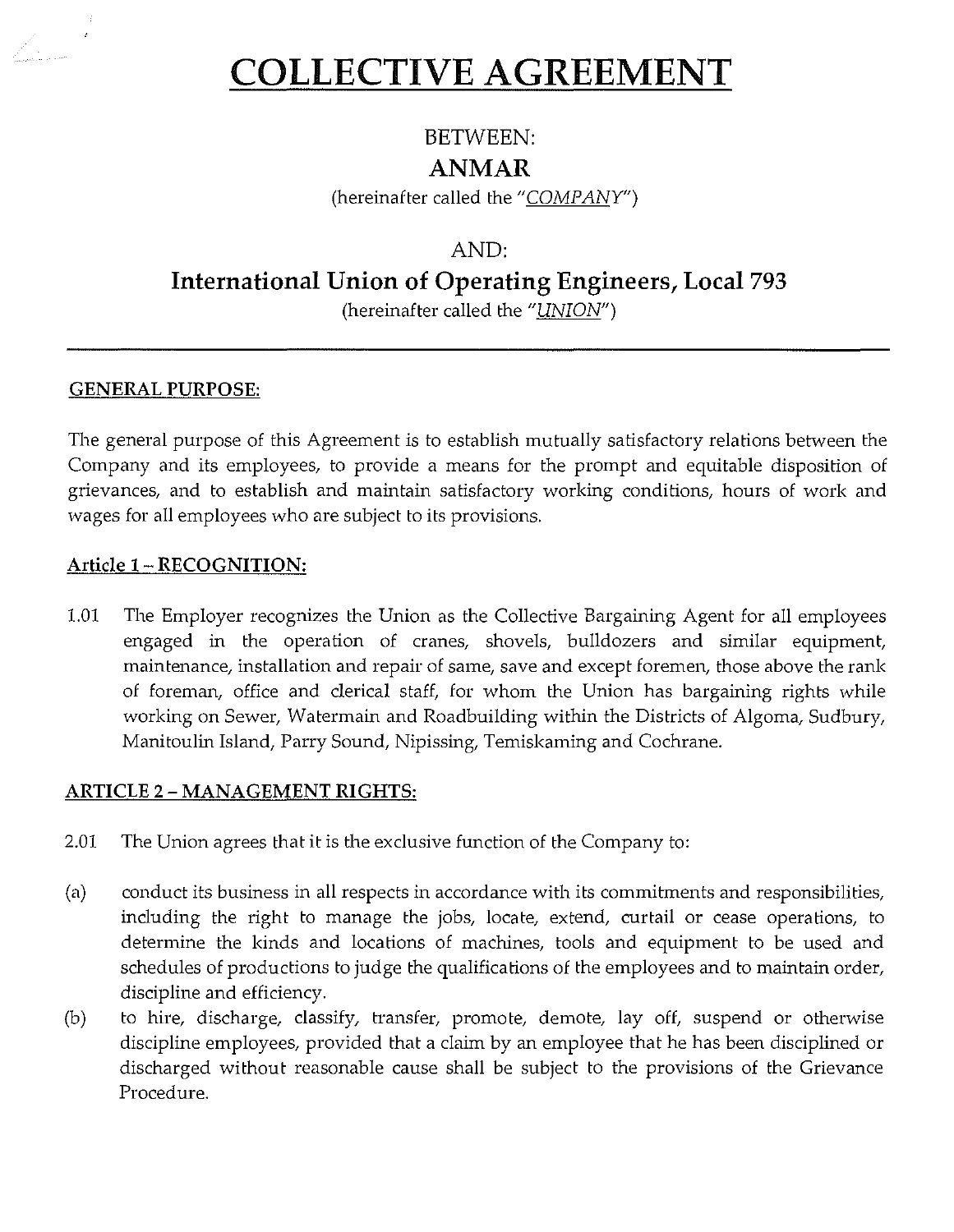## **ARTICLE** 3 - **UNION SECURITY:**

- 3.01 Each employee shall when working in a position within the bargaining unit described in Article 1 above, be required as a condition of employment to be a member of or apply for membership in the Union within Thirty (30) days of hiring or be replaced upon written request by the Union. At the discretion of the Employer along with Union approval the Employer has the ability to promote a worker from within the company without the immediate rate increase of that piece of equipment. Example promoting a Rock Truck operator to and Excavator operator, while learning the new skills required, the operator would be paid the Rock Truck rate.
- 3.02 Each employee shall, when working in a position within the bargaining unit described in Article 1 hereof, be required as a condition of employment to have working dues checked off on the basis of two percent (2%) of the total monetary package, which includes the hourly rate, vacation pay, health plan and pension plan contributions for each hour earned, plus \$25.75 monthly dues increasing July l, 2020 as per Union Executive Board, plus five cents (5¢) advancement dues per hour earned or amounts as directed by the Union executive.
- 3.03 Where an employee authorizes the Company in writing, to deduct Union initiation fees from his pay, the Company will honour such authorization.
- 3.04 a) The Employer may recall former regular employees through the union office who have been absent from the Employer up to twelve (12) months.

b) Regular employees shall be defined as employees who have been on the Employer's payroll for six (6) consecutive months or more.

## **ARTICLE** 4 - **HIRING HALL:**

4.01 The Employer shall first call the Union office whenever additional personnel are required. The Company agrees to employ only members of the Union on projects within the scope of this Agreement providing the Union can supply the skilled personnel required to perform the work satisfactorily. The Union shall endeavour to supply employees from the area of work. Should the Union not be able to supply the required men, then the Company may hire such employees as are available and such employees shall, as a condition of employment, apply for membership in the Union within Thirty (30) days from commencement of hiring.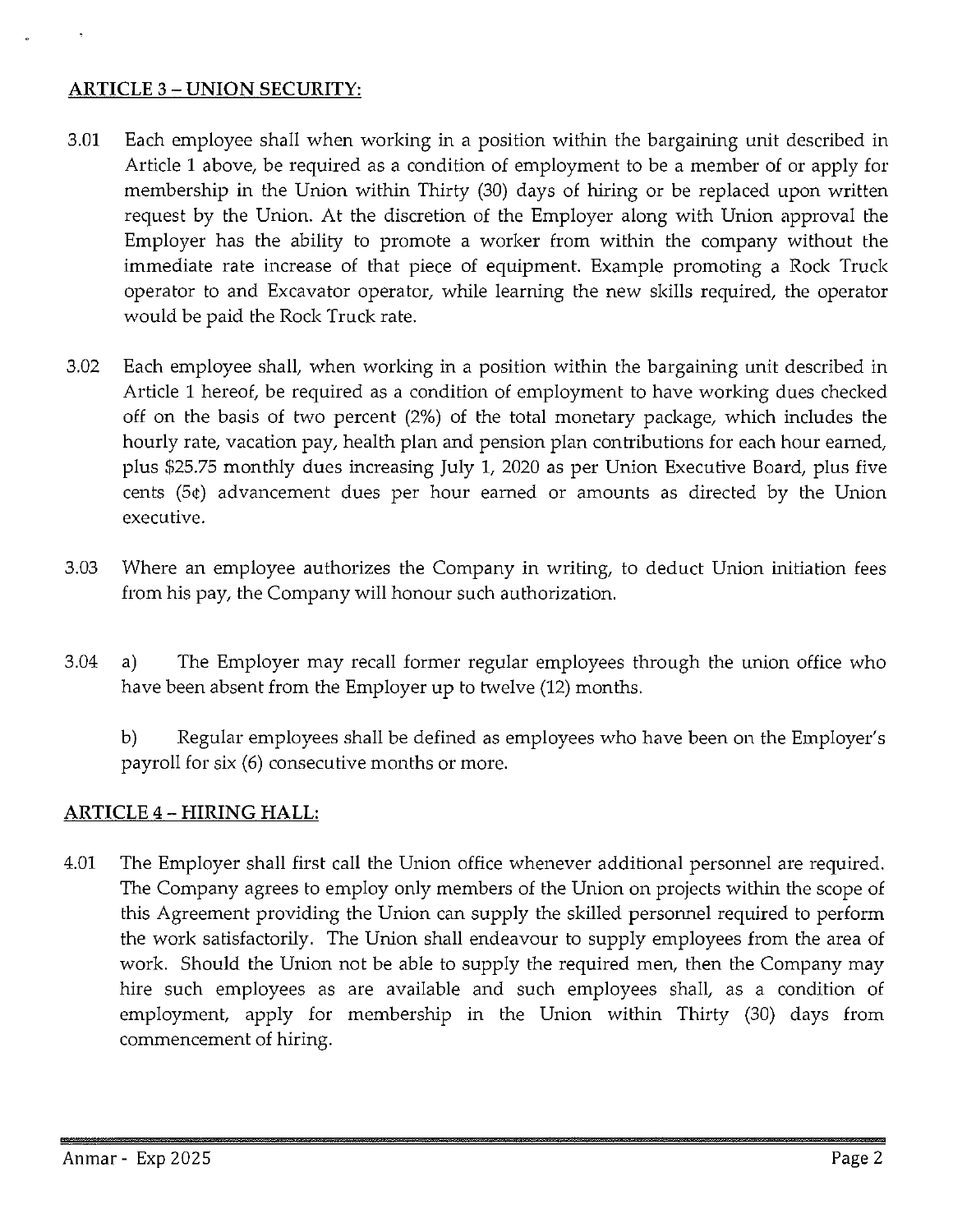### **ARTICLE** 5 - **NO STRIKES I LOCKOUTS:**

- 5.01 During the lifetime of this Agreement, the Union agrees that there will be no strikes, slowdown or picketing, and the Company agrees that there will be no lockout.
- 5.02 The Union shall not involve the Company in any dispute which may arise between the Union and any other Company and the employees of such other Company.

#### **ARTICLE 6- UNION REPRESENTATION:**

6.01 The Union may appoint and the Company will recognize a Shop Steward or Shop Stewards (not more than one per shift).

The Steward shall be one of the last two employees covered under the terms of this agreement to remain working providing he/she is competent and capable of performing the remaining work. The Steward will also be one of the first two to be recalled after layoffs or work stoppages.

It is recognized that a steward is an employee of the Company and has regular duties to perform. A steward may not leave his or her duties without permission from his or her immediate supervisor. Such permission will not be unreasonably withheld.

- 6.02 The Union shall notify the Company in writing from time to time of the name of the Steward, and date of his appointment and the name of the former Steward whom he may be replacing.
- 6.03 If representatives of the Union wish to meet a Steward or other employees at their work site, they shall first make arrangements with the job Supervisor and such arrangement will be made if it does not interfere with the work.

#### **ARTICLE** 7 - **GRIEVANCE PROCEDURE:**

- 7.01 There shall be an earnest effort on the part of both parties to this Agreement, to settle promptly through the procedure set out herein, any complaints, grievances, or disputes arising from the interpretations, application or administration of this Agreement.
- 7.02 All grievances to be dealt with under Step Two below shall be in writing, on forms supplied by the Union and signed by the employees having such grievances.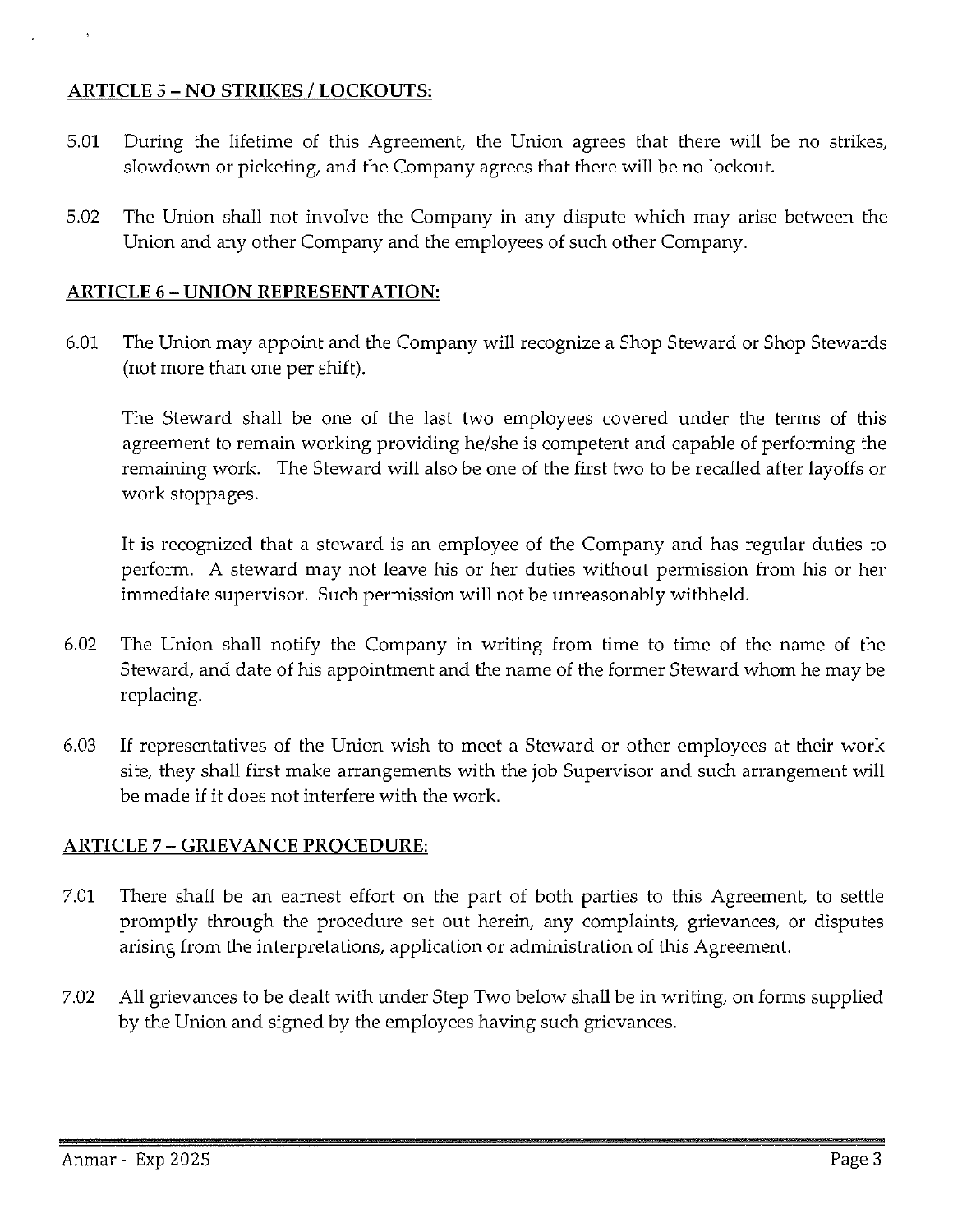- 7.03 Written grievances, to be valid, shall set out the nature of the grievance, the Article or Articles of the Agreement alleged to have been violated and the nature of the remedy sought and shall not be subject to change at later steps except by mutual agreement in writing with the Employer, or in the case of remedy, an Arbitration Board.
- 7.04 In determining the time which is allowed in the various steps of Articles 6 and 7, Saturday, Sunday and Statutory Holidays shall be excluded and any time limits may be extended by mutual agreement in writing.
- 7.05 If advantage of the provisions of Article 6 and 7 hereof is not taken within the time limits specified therein or as extended in writing as set out above, the grievance shall be deemed to have been abandoned and may not be re-opened.
- 7.06 The Employer shall designate and name the official to whom a written grievance is submitted at Step No 2.
- 7.07(a)It is understood and agreed that an employee does not have a grievance until he has discussed the matter with his foreman or other supervisory personnel acting in this capacity and given him an opportunity to deal with the complaint. His decision shall be made known to said employee within forty-eight (48) hours. Grievances properly arising under this Agreement shall be adjusted and settled as follows:

## **STEP1**

Within ten (10) full working days after the circumstances giving rise to the grievance occurred or originated, the aggrieved employee and/or a Union Representative shall present the grievance in writing to the official of the Employer named by the Employer to handle grievances at this step. If a settlement satisfactory to the Union and the employee concerned is not reached within two (2) full working days, the grievance may be presented as indicated in Step Two at anytime within five (5) full working days thereafter or if the grievance involves monetary, discipline or discharge matters, not involving the interpretation of the Agreement to final and binding determination.

## **STEP2**

At this Step the grievance may be submitted to a local area Joint Committee consisting of Representatives of the Union and Representatives of the area Employer Association. Should no satisfactory settlement be reached within five (5) working days of the grievance being submitted to the local area Joint Committee, the grievance may be presented as indicated in Step 3.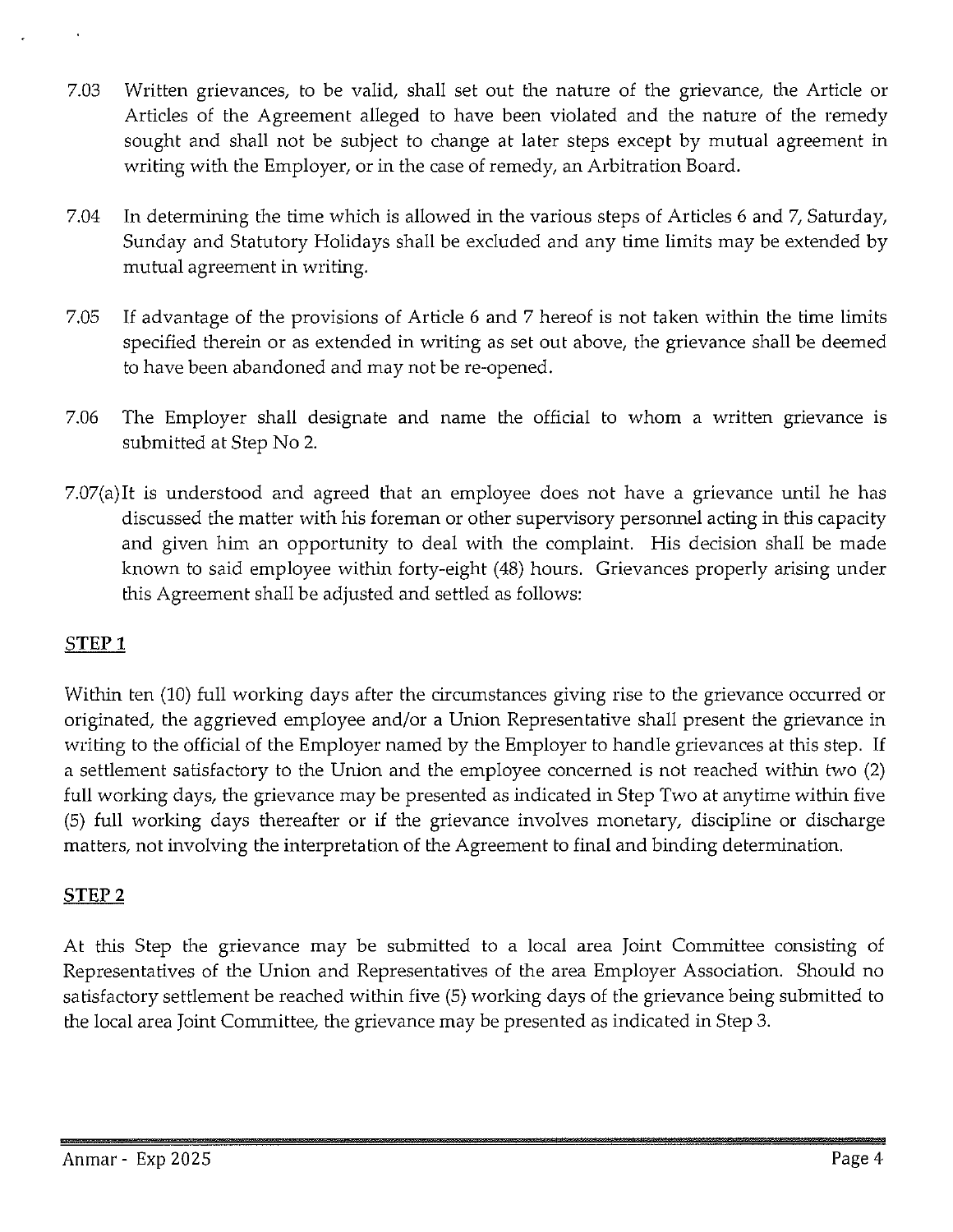#### **STEP3**

At this Step the grievance shall be referred to the Joint Labour Management Committee which shall convene a meeting within ten (10) full working days to deal with the grievance. Should no satisfactory settlement be reached within five (5) full working days after the meeting, the grievance may be submitted to arbitration.

- (b) The Union may process a written grievance which involves a number of employees of an Employer or the interpretation of the Agreement. Such grievance shall be commenced at Step Three of the above procedure. The Employer Bargaining Agency or an Employer may process a written grievance alleging a violation of, or the interpretation of this Agreement at Step Three of the above procedure. Such grievances shall be commenced at Step Three within ten (10) full working days after the circumstances giving rise to the grievance occurred or originated.
- (c) No decision or settlement involving any grievance which has been dealt with at Step One or Two above, other than grievances which have been properly referred to final and binding determination, shall be used by any party as a precedent in future cases and shall be treated as only applicable to the grievance in question.
- 7.08 Notwithstanding the above, a grievance concerning wages and fringe benefits may be presented within thirty (30) days after the circumstances giving rise to the grievance occurred or originated and further provided that a grievance concerning Welfare or Pension contributions may be presented within thirty (30) days after the particulars of such grievance should have reasonably become first known to a Union Representative.

#### **ARTICLE 8 -ARBITRATION**

- 8.01 The parties to this Agreement agree that any grievance which has been properly carried through all of the steps of the Grievance Procedure outlined in article 7 may be referred to a Board of Arbitration or other final determination within twenty (20) working days after completion of Step Three of Article 7.07.
- 8.02 The Board of Arbitration will be composed of one (1) person appointed by the Employer, one (1) person appointed by the Union and a third (3'd) person to act as Chairman chosen by the other two members of the Board.
- 8.03 Within five (5) working days of the request by either party for a Board each party shall notify the other in writing of the name of it's appointee.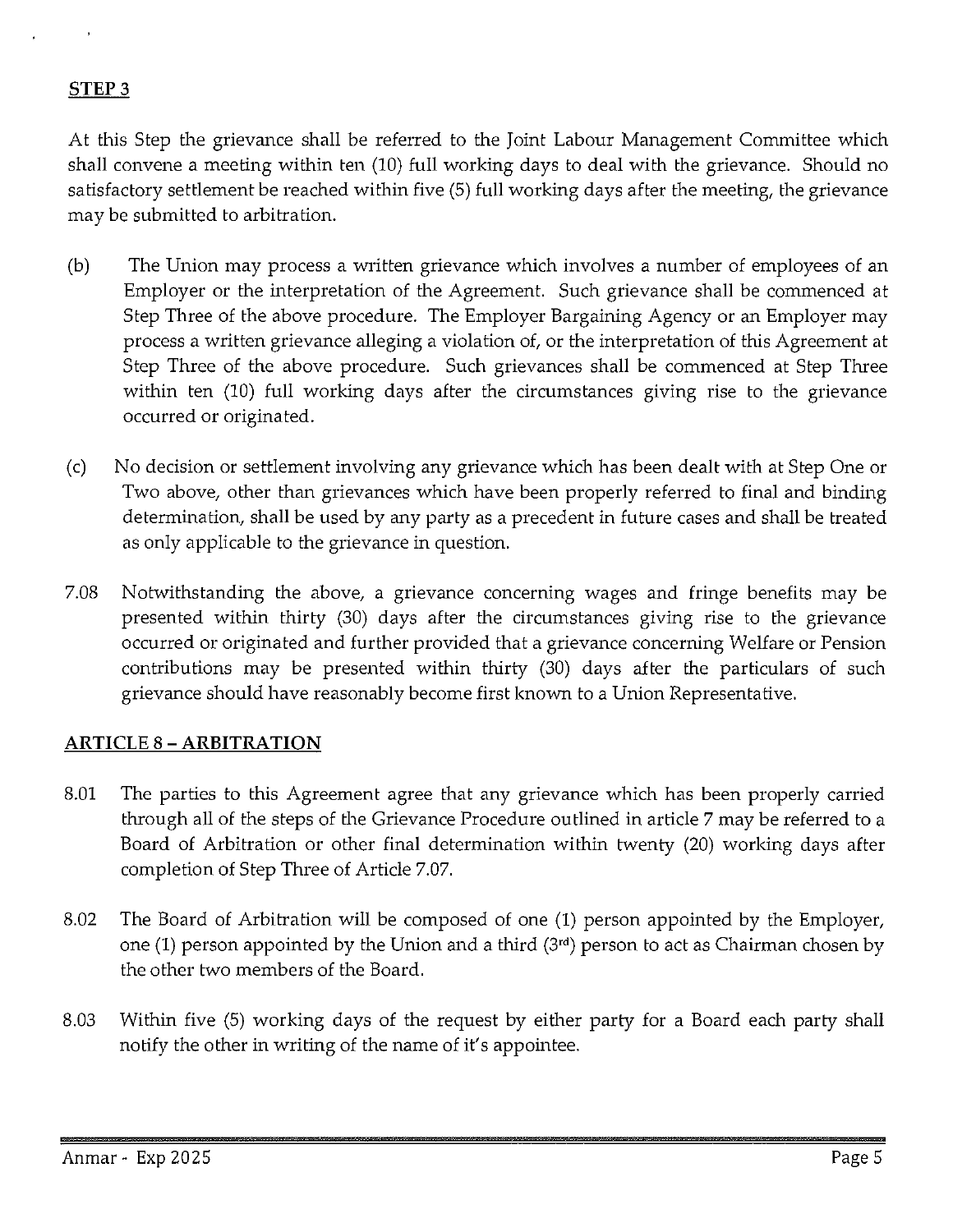- 8.04 Should the person chosen by the Employer to act on the Board and the person chosen by the Union fail to agree on a third member as Chairman within five (5) days of the notification mentioned above, the Minister of Labour of the Province of Ontario will be asked to appoint a Chairman.
- 8.05 The decisions of the Board of Arbitration or a majority of such Board constituted in the above manner shall be binding on the parties to this Agreement.
- 8.06 The Board of Arbitration shall not have any power to alter or change any of the provisions, for any existing provisions, nor to give any decisions inconsistent with the terms and provisions of this agreement.
- 8.07 Each of the parties to this Agreement will bear the expenses of the Arbitrator appointed by it and the parties will jointly bear the expense of the Chairman.

## **ARTICLE** 9 - **TRAVELLING EXPENSES:**

9.01 When transportation is provided, employees will be paid their regular hourly rate for time travelled after one half hour of travel time from an assembly point to the job site and return. (Travel time hours will be paid at the employee's regular straight time rate and will not be included in the calculation of over-time). If a member uses his/her personal vehicle to travel from jobsite to jobsite during their shift they will be paid the applicable hourly rate.

In lieu of the above transportation, employees will be paid \$0.56 cents/km for all kms travelled to the free zone from employee's home address or company office (assembly point), whichever is less. The free zone is a 40 km circumference from the job site office.

- 9.02 Where an employee, who is employed by the Company is required to work out of the area and is unable to return home each night, he shall be provided with suitable room by the Company, and he shall be paid Fifty-five (\$55.00) per day for meals for each working day over and above his weekly earnings effective July 1, 2020 for the remainder of the contract. The Company will assist the employee in securing suitable accommodation.
- 9.03 The Company may wish to supply meals on out of town projects. In such circumstances the Company will contact the Union to obtain and the Union will not unreasonably withhold, a letter of Understanding.

## **ARTICLE 10-PAY DAY AND TERMINATION:**

10.01 All wages shall be paid in cash or by cheque during working hours or by direct deposit at the option of the Company. Such wages shall be paid weekly or every two weeks as is the present practice of the Company.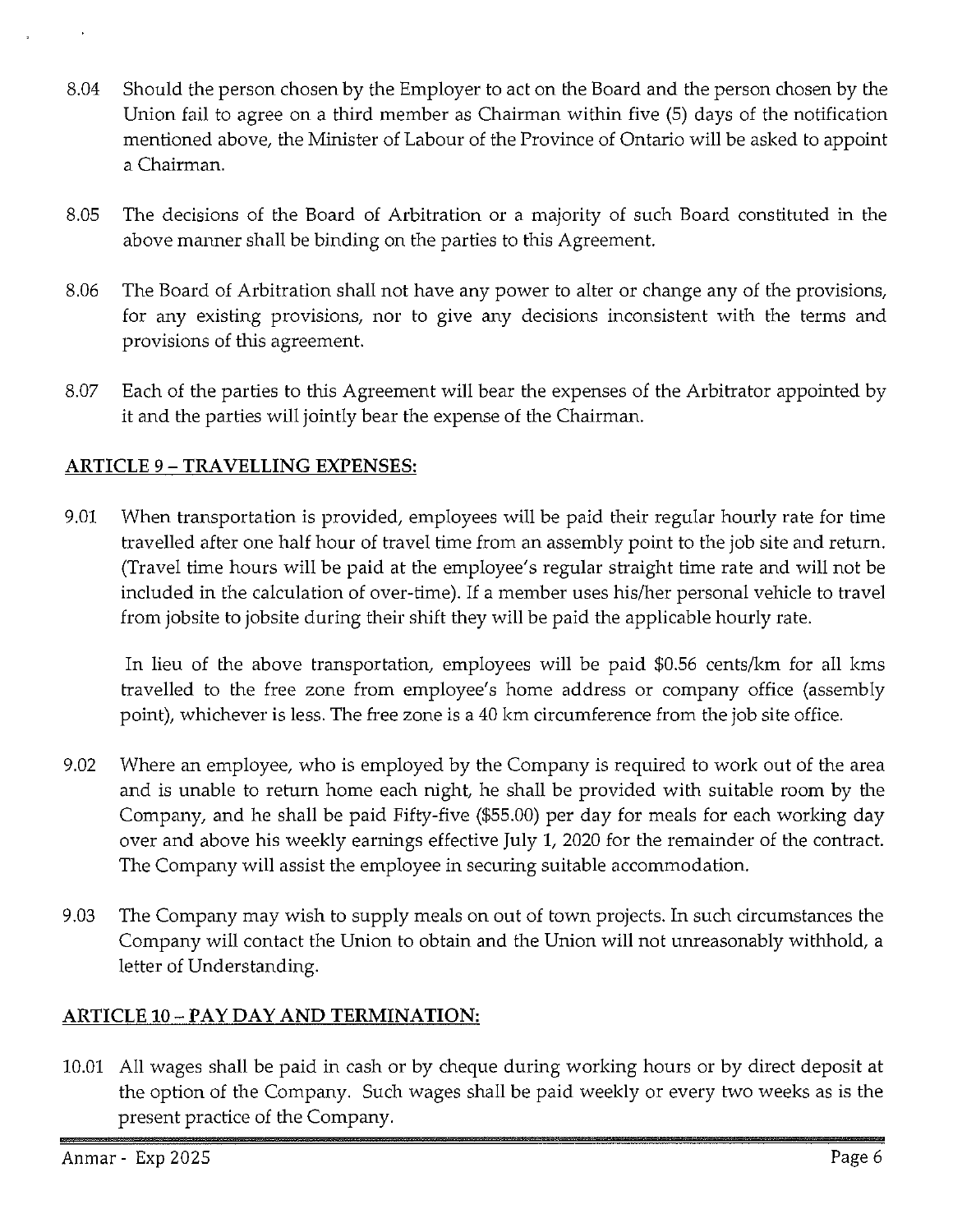- 10.02 In the case of lay off all employees shall be paid up to date on the job site where practical: otherwise, cheques, E.I. Record of Employment Certificates and Ontario Health Insurance Plan Form 104 shall be forwarded by Registered Mail to his/her last known address within forty-eight (48) hours of the lay off. Notification to, or attempted notification of lay off, to an employee on a Saturday, Sunday or Holiday shall not be considered proper notice unless the employee is working on such days.
- 10.03 In the event of a layoff, the employer shall abide by the following procedure, provided the remaining employees are competent and capable of performing the work:
	- i) First laid off shall be applicants for membership in the union;
	- ii) Second laid off shall be members of the union from out of province working on permits or travel cards;
	- iii) Third laid off shall be members of the union who are in receipt of a retirement pension from the I.U.O.E. Local 793 Pension Plan and such member shall not be recalled without a clearance card from the union;
	- iv) Last laid off shall be all other members of the union.
- 10.04 When laid off, employees shall be allowed sufficient time with pay to clear up their personal and company property on the job site.

## **ARTICLE 11- REPORTING ALLOWANCE:**

11.01 An employee, who reports for work as usual and who, through circumstances beyond his control, cannot complete the day's work, shall be paid for four (4) hours (or as set out in the appropriate Schedule attached hereto). However, he shall remain at work on maintenance of his machine or other equipment coming within his craft, unless released by the foreman.

## **ARTICLE 12- INCLEMENT WEATHER:**

12.01 An employee who reports for work at the employer's shop or job site, unless directed not to report, and for whom no work is available, due to inclement weather, shall receive a minimum of two hours (2) reporting time, provided the employee remains on the job for two (2) hours after his designated starting time, if requested to do so by the foreman.

If an employee is directed to work and commences to work, Article 11 applies.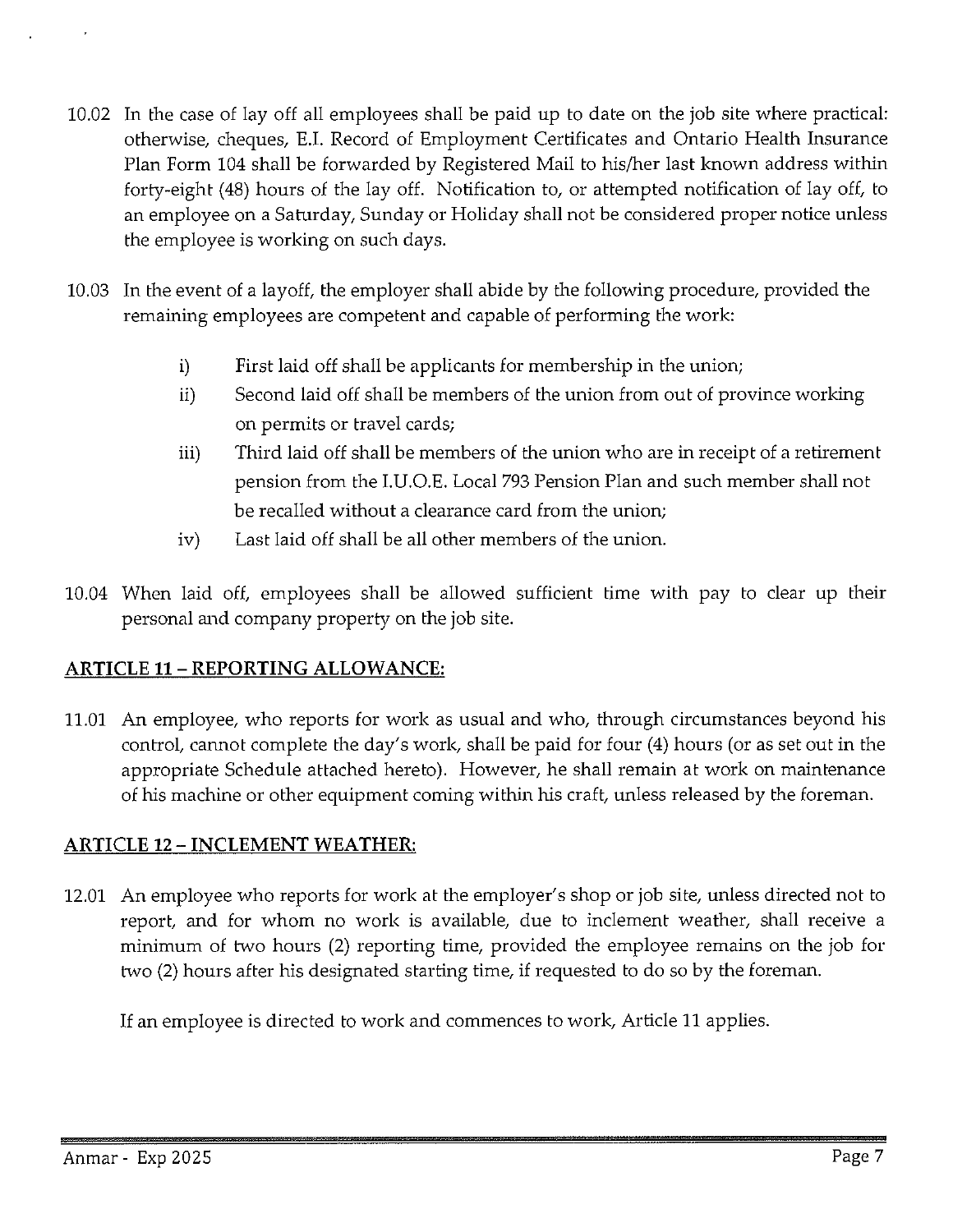## ARTICLE 13 - PROTECTIVE CLOTHING:

- 13.01 The Company shall provide employees with such protective and wet weather clothing as it deems necessary. The Union recognizes the right of the Company to economically supervise the distribution of the clothing provided.
- 13.02 Every employee shall be required, as a condition of employment, to wear suitable footwear and a safety helmet of the type prescribed by the Occupational Health and Safety Act. The helmet shall be paid for by the employee at the time it is supplied and, on termination of employment, the employee will be credited with the amount paid, provided the helmet is turned in, in reasonable good condition, normal wear accepted.
- 13.03 A bulletin board will be provided by the Company for the use of the Union to post notices, etc., but all such notices shall have prior approval of the Company.

## ARTICLE 14 - WAGE RATES, HOURS OF WORK AND OVERTIME, STATUTORY HOLIDAYS, VACATION PAY AND BENEFITS:

14.01 Wage rates, hours of work and overtime, statutory holidays, vacation with pay, benefits, shift premium and other conditions of employment shall be in accordance with the Schedule or Schedules attached hereto and which are hereby made a part of this Agreement.

## ARTICLE 15 - COFFEE AND LUNCH BREAK:

- 15.01 It is agreed that employees covered by this Agreement shall be allowed one (1) coffee break in each half of their working shifts.
- 15.02 It is further agreed that employees covered by this Agreement will be allowed a half (1/2) hour lunch break. It is also agreed that no employee shall be required to work more than five (5) hours without a lunch break. Such lunch break to be taken on employee time.

## ARTICLE 16 - JURISDICTIONAL DISPUTES:

16.01 The Employer and the Union agree that there shall be no work stoppage resulting from jurisdictional disputes. In the case of a jurisdiction dispute, the Employer agrees to assign work in accordance with the Contractor's Responsibility Section of the Procedural Rules and Regulations of the Building and Construction Trades Department AFL-CIO.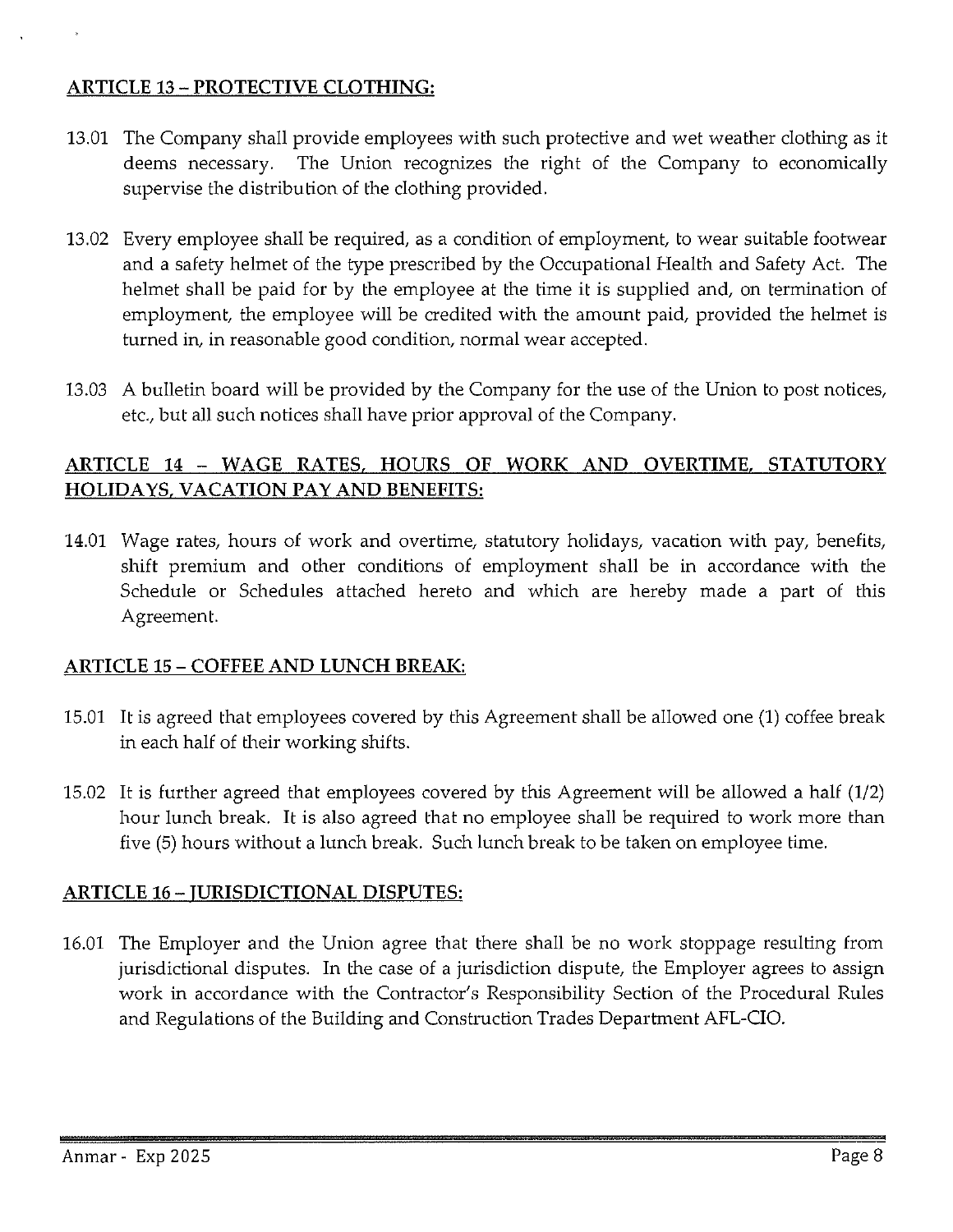- 16.02 All jurisdictional disputes shall be settled and adjusted according to the present plan established by the Building and Construction Trades Department AFL-CIO or any method or procedure which may be adopted in the future by the Building and Construction Trades Department. Decisions rendered shall be final and binding and conclusive on the Employer and the Union.
- 16.03 Where there is any dispute or questions about the operation, by Operating Engineers, of any of the equipment listed in the Schedules attached hereto, the Employer shall continue to assign operation of the equipment to such Operating Engineers.

## **ARTICLE 17 - NOTES TO SCHEDULE** 'B':

17.01 The provisions of the Sewer and Watermain Construction Schedule shall apply only to work performed on Sewer and Watermain Construction which is performed by the Employer as a separate contract and shall not apply to any work performed on Sewer and Watermain Construction which is an integral part of a general contract which includes Road or Parking Lot, Construction Paving, etc.

## **ARTICLE 18-PRE-APPRENTICE/APPRENTICE-TRAINING:**

**18.01** The Company will hire **(1)** one pre-apprentice or equipment apprentice each construction seasons but is not limited to only **(1)** one pre-apprentice or equipment apprentice. The Employer may hire the pre-apprentice or equipment apprentice. If the Employer does not have a candidate for the pre-apprentice or equipment apprentice position, the Union will dispatch a pre-apprentice or equipment apprentice from the hall.

## **APPRENTICE TRAINEES:**

**a)** A new Trainee entering the industry who has taken pre-employment training at the Training Institute will work for his first 1,000 hours at \$17.00/hr plus applicable pension and benefits for the machine which he is operating.

**b)** When a Trainee has completed his first 1,000 hours plus all of the related training provided for in the Training Standards of the Training Fund, and after written assessment by the Employer, and the Training Fund, each Trainee will be employed for the next 1,000 hours at \$19.50 /hr plus applicable pension and benefits for his classification.

c) When a Trainee has completed 2,000 hours plus all of the related training provided for in the Training Standards of the Training Fund, and after written assessment by the Employer, and the Training Fund, each Trainee will be employed for the next 1,000 hours at \$22.00/hr plus applicable pension and benefits for his classification.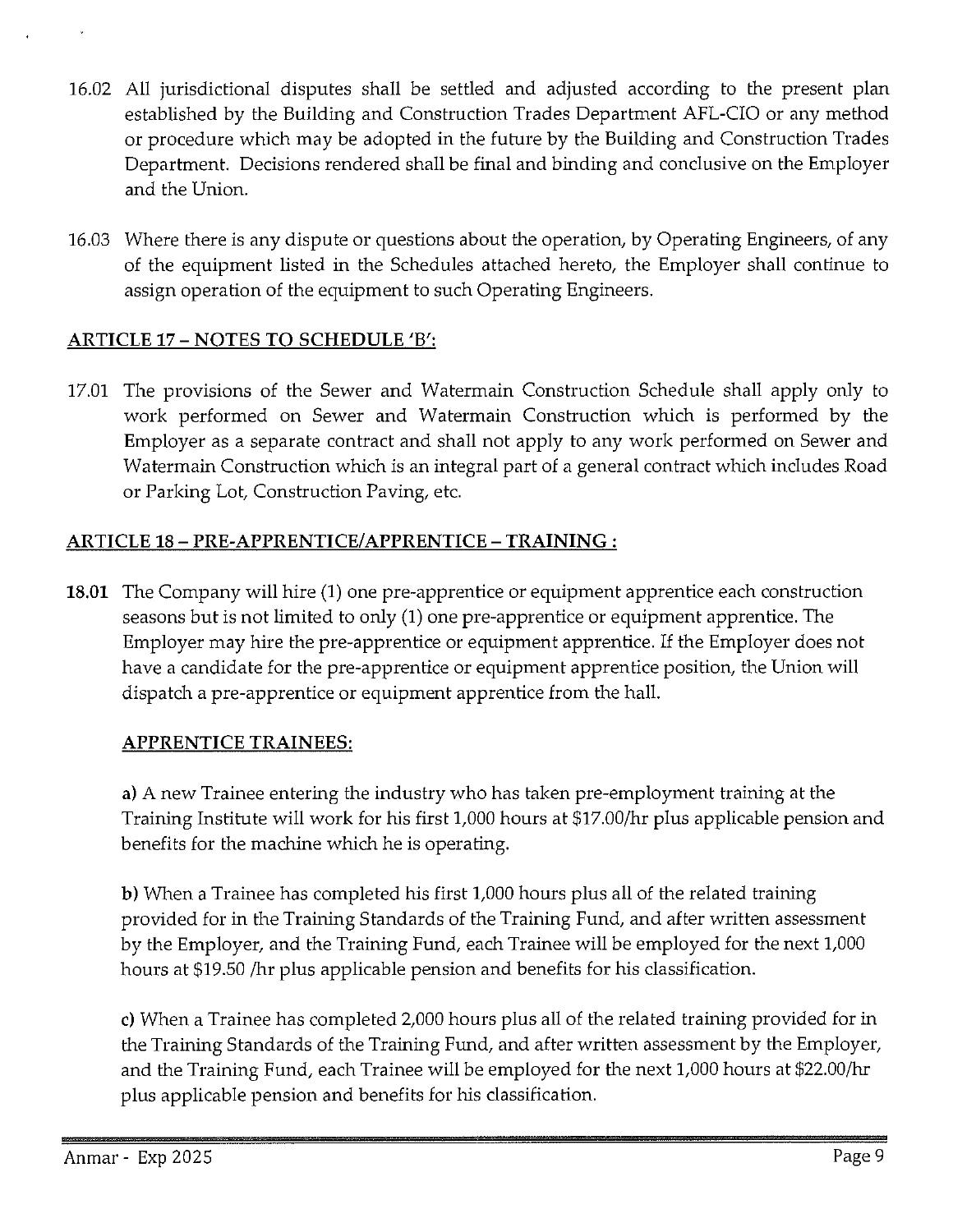**d)** After completion of 3,000 hours of on-the-job training and all related training as from time to time specified by the Training Fund the Trainee will then fit into the work force at the rate of pay provided for in the Collective Agreement.

e) Employers shall request Trainees through the Union District Offices who, in turn, will notify the Training Fund at 2245 Speers Road, Oakville. All dispatching of Trainees shall be done from the appropriate Union District Office under the direction of the Training Fund.

**18.02** The Union will provide WHMIS, Ground Disturbance Level II and Pipeline Safety training for dispatched members.

## **ARTICLE 19- NATIONAL TRAINING FUND, DENOVO, SUB FUND**

## **19.1 NATIONAL TRAINING FUND**

The Employer shall contribute Five Cents (\$.05) per hour to the National Training Fund for each hour earned by each employee in its employ, to be submitted with the Pension and Health Fund payments herein provided for the purpose of developing and implementing programs established by the National Training Fund.

### **19.2 DENOVO TREATMENT CENTRE**

The Employer shall contribute two cents (\$.02) per hour to the Health Plan for each hour earned by each employee in its employ as a DeNovo Centre contribution, to be submitted with the Health and Pension Fund payment herein provided.

## **19.3 SUPPLEMENTARY UNEMPLOYMENT BENEFIT PLAN (SUB PLAN)**

Effective May l, 2020, the Employer shall contribute \$0.05 per hour earned for each employee in his/her employ. Effective May 1, 2021 the Employer shall contribute \$0.10 per hour earned for each employee in his/her employ. Effective May 1, 2022 the Employer shall contribute \$0.36 per hour earned for each employee in his/her employ.

The Parties agree the SUB Plan shall be established, managed, operated and administered solely by the Trustees of the SUB Plan and that nothing herein shall be construed to make the Employer, or any individual contractor bound to the Collective Agreement, an insurer or provider of SUB Plan benefits. The financial obligation of the Employer and any individual contractor to the Collective Agreement is entirely fulfilled by making the contributions required herein.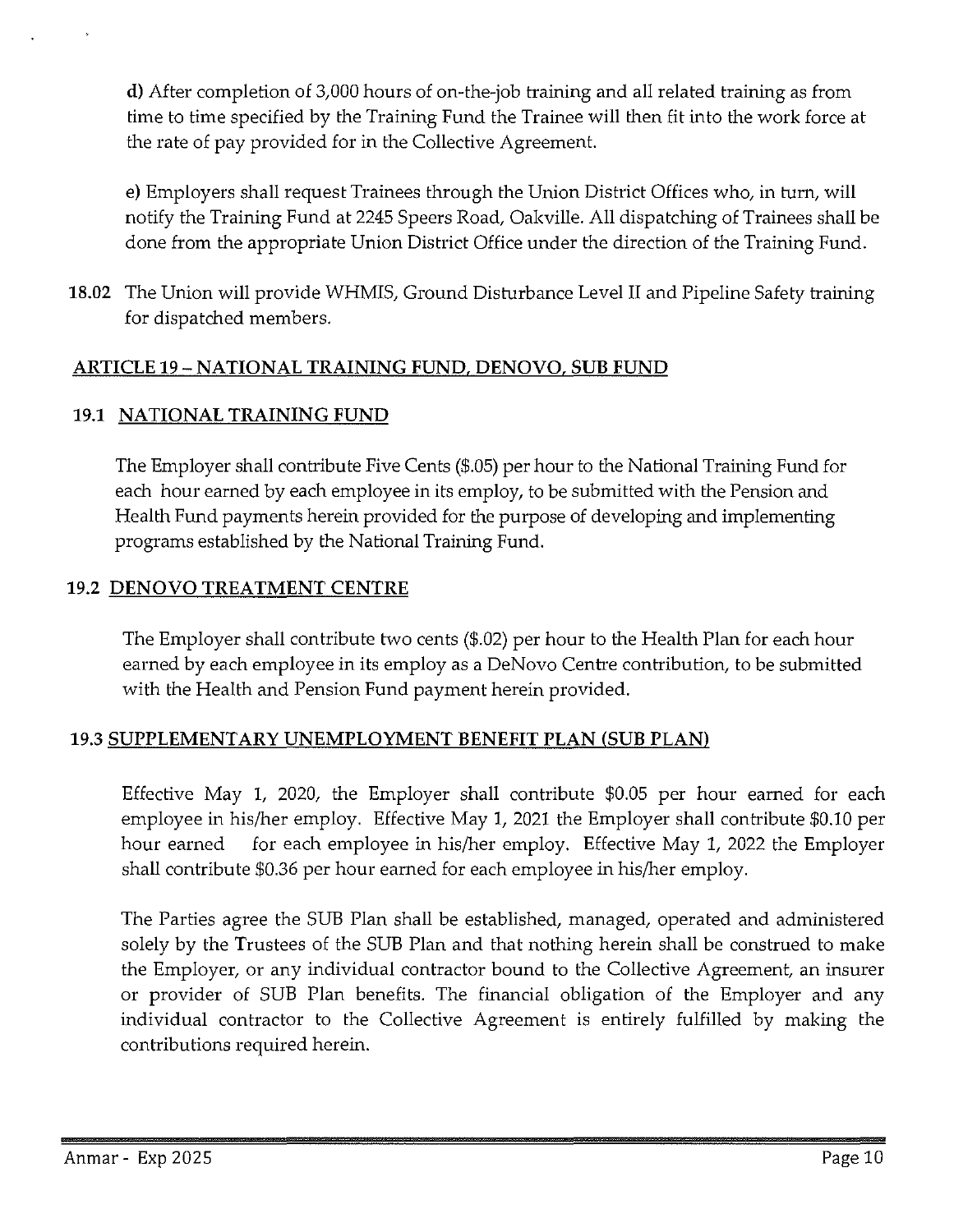The Parties agree any issue concerning the SUB Plan (including but not limited to eligibility to participate in, and entitlement under, the SUB Plan) shall be subject to the specific provisions of the SUB Plan. Any dispute over payment of SUB Plan benefits shall be adjusted solely between the member and the Trustees of the SUB Plan. The Employer, or any individual contractor bound to the Collective Agreement, shall not be requested or required to participate in any such dispute.

The Union agrees to save harmless and indemnify the Employer, and any individual contractor bound to the Collective Agreement, from and against a claim, charge, tax, penalty or demand which may be made by the Canada Revenue Agency regarding the obligation to pay income tax, a charge, a tax, or a penalty under any law including, but not limited to, the *Income Tax Act (Canada),* in respect of any amount paid to a member under the SUB Plan, and in respect of any claim, charge, tax or penalty which may be made on behalf of or related to the Employment Insurance Commission and Canada Pension Commission or any other government agency or commission under the applicable statutes and regulations with respect to any amount paid to a member under the SUB Plan.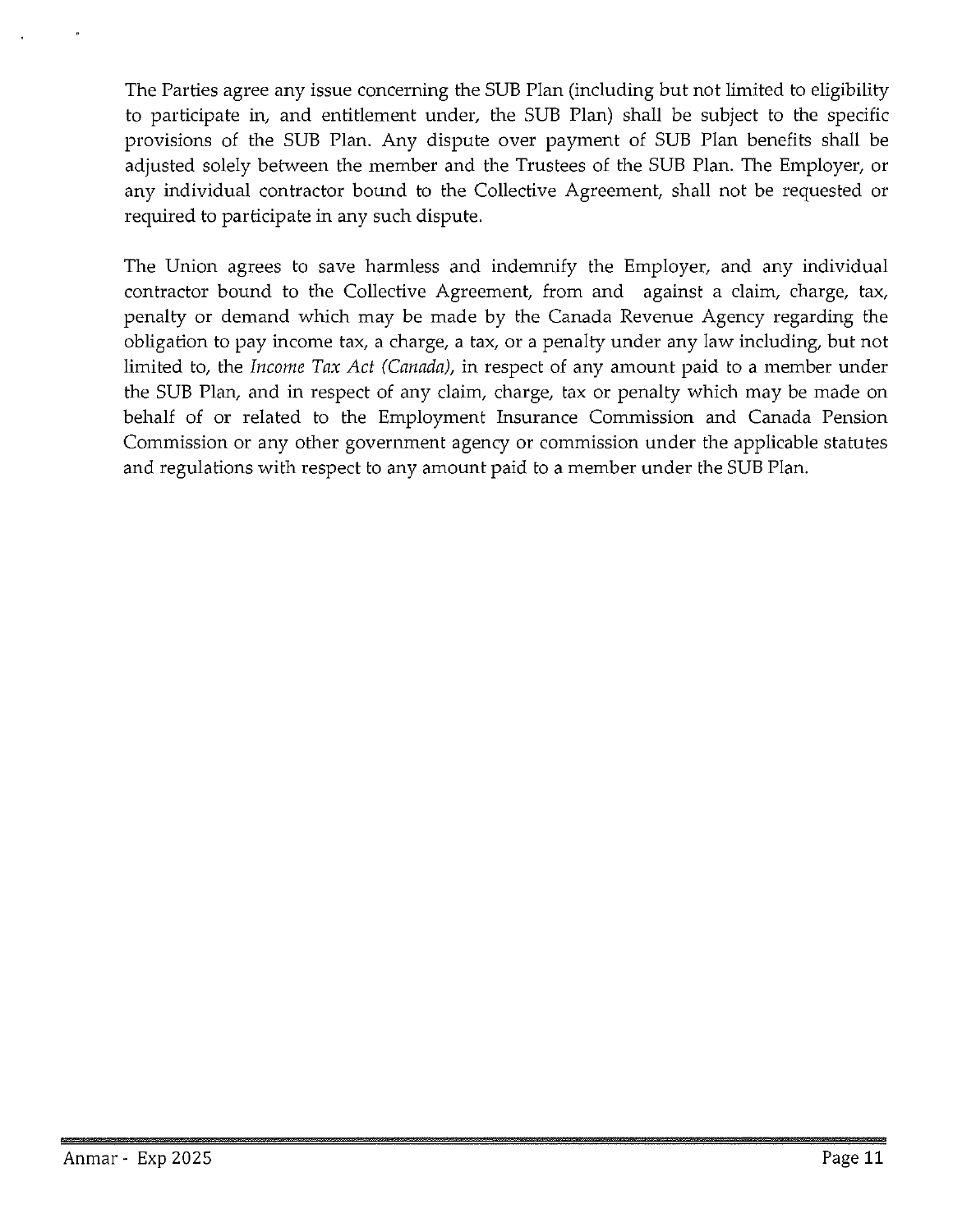#### ARTICLE 20 - DURATION:

20.01 This Agreement shall become effective June 15, 2020 and shall continue in force from year to year thereafter, unless either party shall furnish the other with notice of termination or proposed revision of this Agreement within (120) days before the 31<sup>st</sup> day of March, 2025 or in any like period in any year thereafter.

IN WITNESS THEREOF the party of the first part and the party of the second part have caused their proper officers to affix their signatures as of the date and year first above written:

Dated this  $Qf^{\ell_1}$  day of Netwhor , 2020.

SIGNED ON BEHALF OF: Anmar

Signature  $G_{\text{VAP}}$ : (gro $SC_{\text{P}}$ . President

Please Print Name and Title1 (Note: Please complete date line above)

199 Mumford Rd, Unit C Address

Lively ON P3Y 1L2 City, Province, Postal Code

T- 705-692-0888 F-705-692-0462 Telephone and Fax Number(s)

Email Address

SIGNED ON BEHALF OF International Union of Operating Engineers, Local 793

Mike Gallagher, Business Manager

Joe Redshaw, President

Rick Kerr, Treasurer

 $\bigcap$ 

Joe Dowdall, Vice President DAVE TURPLE.

Brian / Alexander, Recording-Corresponding **Secretary** 

Recommended By: Kirk Fournier, Business Representative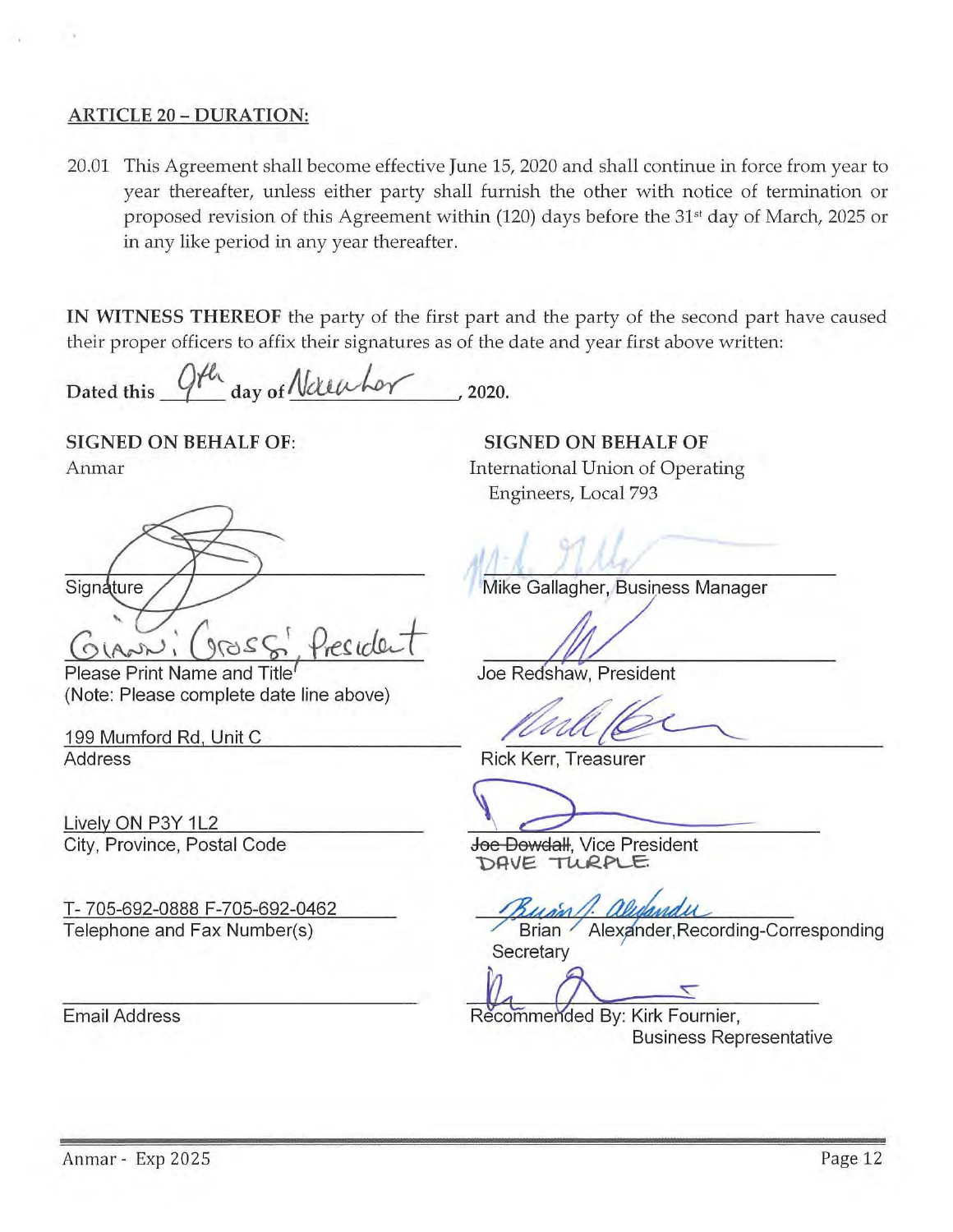## **SCHEDULE A MINIMUM WAGE RATES FOR ROADBUILDING**

#### *Classification I:*

Gradall operator, Clam operator, Crane Operator including Pile Driving, Shovel Operator, Dragline Operator, Backhoe Operator, Heavy Duty Mechanic Licensed, Derricks, Caisson Boring Machines over 25 H.P., Surveyor.

|               | <b>WAGE</b> | VAC. PAY | <b>BENEFITS</b> | <b>PENSION</b> | <b>TOTAL</b> |
|---------------|-------------|----------|-----------------|----------------|--------------|
| June 15, 2020 | 28.27       | 2.54     | 4.20            | 4.80           | 39.81        |
| April 5, 2021 | 29.10       | 2.61     | 4.20            | 4.80           | 40.71        |
| April 4, 2022 | 29.73       | 2.67     | 4.20            | 4.80           | 41.40        |
| April 3, 2023 | 30.42       | 2.73     | 4.30            | 4.90           | 42.35        |
| April 1, 2024 | 31 11       | 2.79     | 4.40            | 5.00           | 43.30        |

#### *Classification II:*

Welder Class A licensed, Grader Operator Class A, Fine Grade Dozer

|               | <b>WAGE</b> | VAC. PAY | <b>BENEFITS</b> | <b>PENSION</b> | <b>TOTAL</b> |
|---------------|-------------|----------|-----------------|----------------|--------------|
| June 15, 2020 | 27.04       | 2.43     | 4.20            | 4.80           | 38.47        |
| April 5, 2021 | 27.87       | 2.50     | 4.20            | 4.80           | 39.37        |
| April 4, 2022 | 28.50       | 2.56     | 4.20            | 4.80           | 40.06        |
| April 3, 2023 | 29.19       | 2.62     | 4.30            | 4.90           | 41.01        |
| April 1, 2024 | 29.88       | 2.68     | 4.40            | 5.00           | 41.96        |

#### *Classification III(A):*

Roller Operator on Asphalt, Washing Plant Operator, Crusher, Asphalt Plant Operator, Asphalt Spreader, Concrete Spreader, Scraper, General Dozer Operator including Sideboom Operator, Crawler, or Rubber Tired Industrial Tractor with attachments, Oil Distributor Operator, Pitman Type Truck over 6 Ton, Trenching Machines, Caisson Boring Machines under 25 H.P., Front End Loader  $1\frac{1}{2}$  cu. Yd. and over

|               | <b>WAGE</b> | VAC. PAY | <b>BENEFITS</b> | <b>PENSION</b> | <b>TOTAL</b> |
|---------------|-------------|----------|-----------------|----------------|--------------|
| June 15, 2020 | 26.93       | 2.42     | 4.20            | 4.80           | 38.36        |
| April 5, 2021 | 27.76       | 2.49     | 4.20            | 4.80           | 39.26        |
| April 4, 2022 | 28.40       | 2.55     | 4.20            | 4.80           | 39.95        |
| April 3, 2023 | 29.09       | 2.61     | 4.30            | 4.90           | 40.90        |
| April 1, 2024 | 29.78       | 2.68     | 4.40            | 5.00           | 41.85        |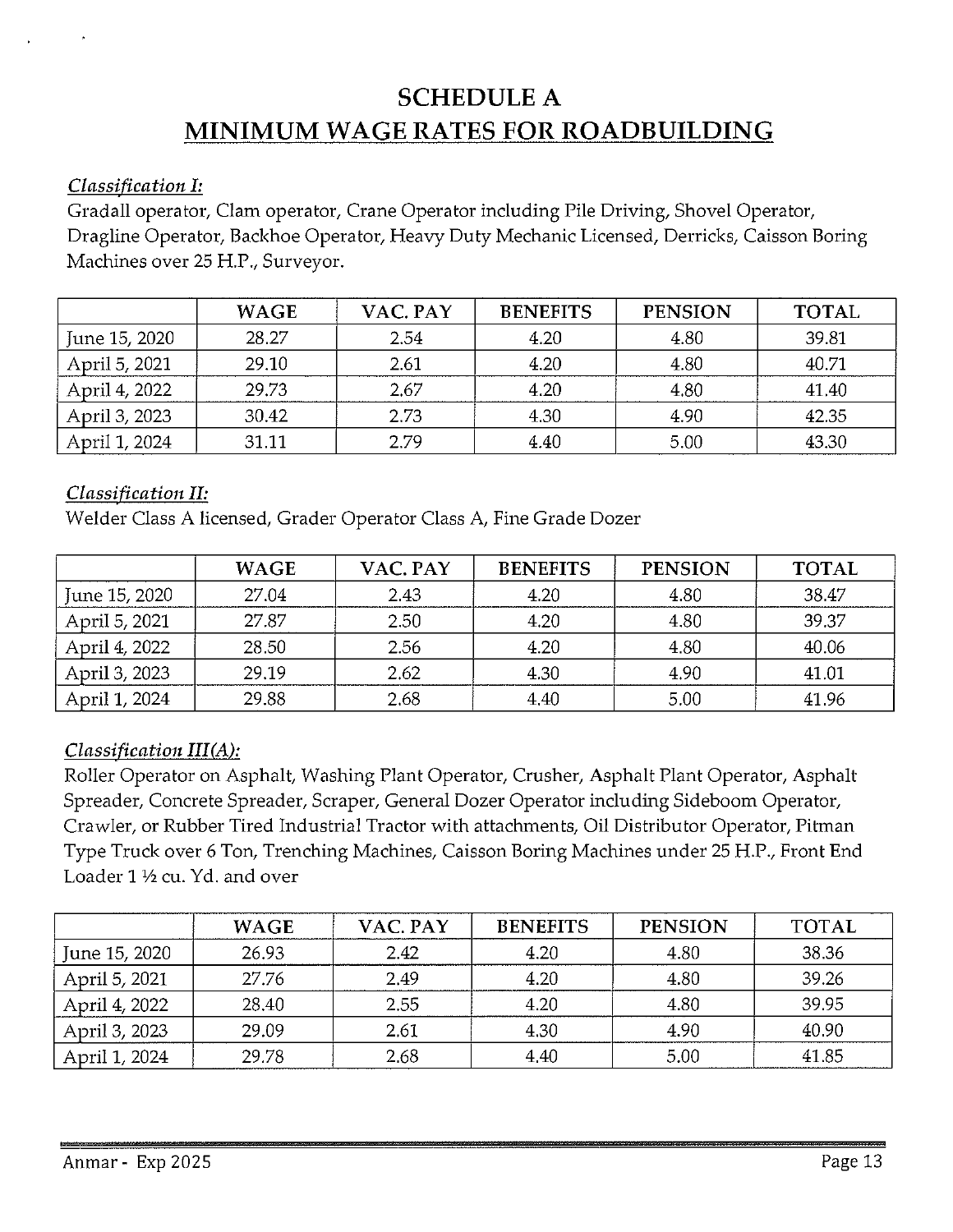## *Classification III(B):*

Float Driver over 25 tons

|               | <b>WAGE</b> | VAC. PAY | <b>BENEFITS</b> | <b>PENSION</b> | <b>TOTAL</b> |
|---------------|-------------|----------|-----------------|----------------|--------------|
| June 15, 2020 | 24.48       | 2.20     | 4.20            | 4.80           | 35.68        |
| April 5, 2021 | 25.31       | 2.27     | 4.20            | 4.80           | 36.58        |
| April 4, 2022 | 25.94       | 2.33     | 4.20            | 4.80           | 37.27        |
| April 3, 2023 | 26.63       | 2.39     | 4.30            | 4.90           | 38.22        |
| April 1, 2024 | 27.32       | 2.45     | 4.40            | 5.00           | 39.17        |

### *Classification IV:*

Improver Mechanic, Curb Machine Operator, Boiler Fireman, Front End Loader under 1 <sup>1</sup>/2 cu. Yd., Grader Operator Class B, Improver Welder, Chip Spreading Machine Operator, Off Highway Type Earth & Rock Vehicle, Zoom Boom

|               | <b>WAGE</b> | VAC. PAY | <b>BENEFITS</b> | <b>PENSION</b> | <b>TOTAL</b> |
|---------------|-------------|----------|-----------------|----------------|--------------|
| June 15, 2020 | 23.48       | 2.11     | 4.20            | 4.80           | 34.59        |
| April 5, 2021 | 24.31       | 2.18     | 4.20            | 4.80           | 35.49        |
| April 4, 2022 | 24.94       | 2.24     | 4.20            | 4.80           | 36.18        |
| April 3, 2023 | 25.63       | 2.30     | 4.30            | 4.90           | 37.13        |
| April 1, 2024 | 26.32       | 2.36     | 4.40            | 5.00           | 38.08        |

## *Classification V:*

Fuel and Lubricant Vehicle, Water Spreader Operator, Float 25 tons and under, Compactor and Roller Operator (on grade),Boom Truck Operator, Auger 8" and over, Pitman Type truck 6 tons and under, Skid Steer

|               | <b>WAGE</b> | VAC. PAY | <b>BENEFITS</b> | <b>PENSION</b> | <b>TOTAL</b> |
|---------------|-------------|----------|-----------------|----------------|--------------|
| June 15, 2020 | 22.95       | 2.06     | 4.20            | 4.80           | 34.01        |
| April 5, 2021 | 23.78       | 2.14     | 4.20            | 4.80           | 34.91        |
| April 4, 2022 | 24.41       | 2.19     | 4.20            | 4.80           | 35.60        |
| April 3, 2023 | 25.10       | 2.25     | 4.30            | 4.90           | 36.55        |
| April 1, 2024 | 25.79       | 2.32     | 4.40            | 5.00           | 37.50        |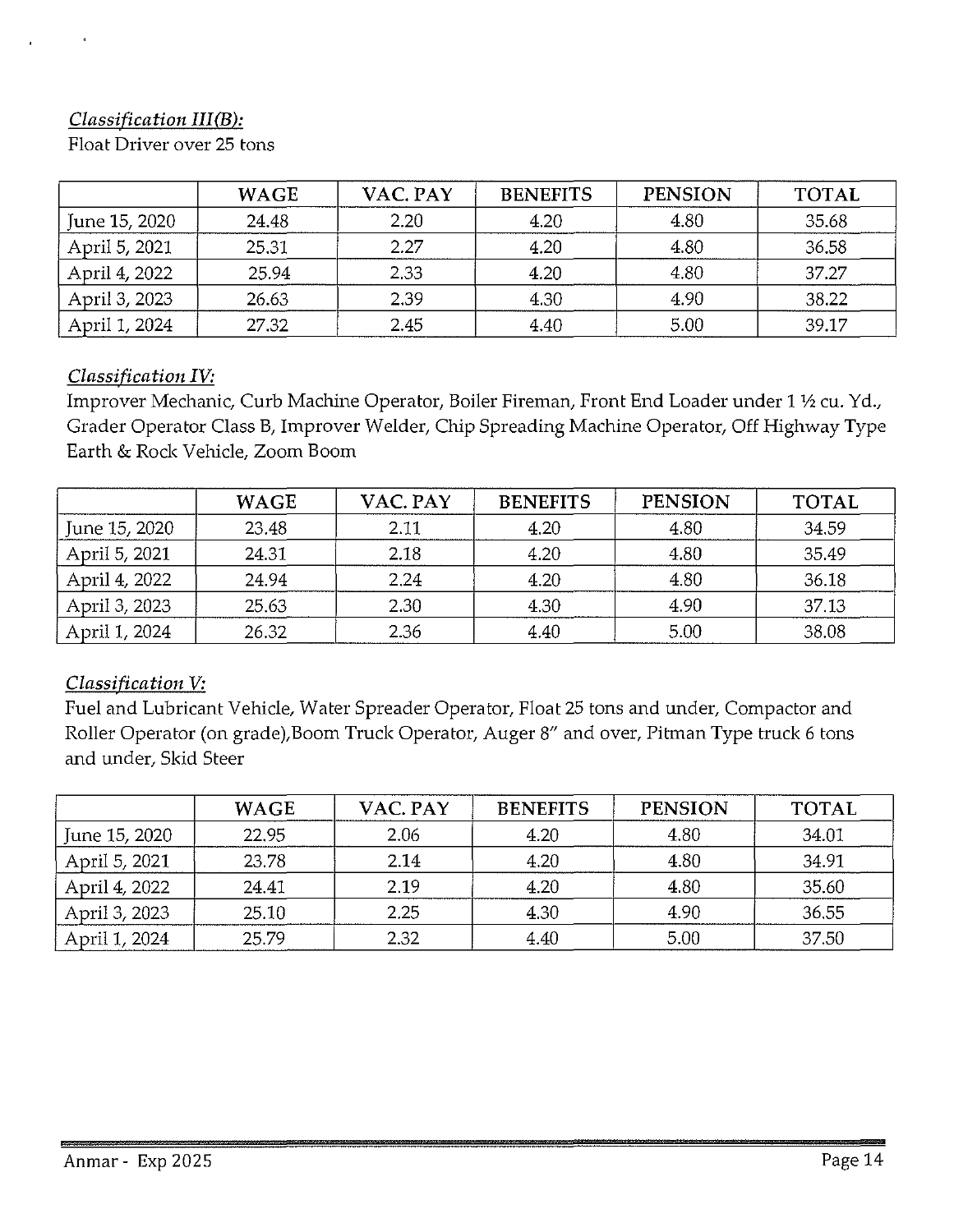## *Classification VI:*

Oiler & Greaser, Farm Tractor Operator (When used for excavation or compaction), Mechanic's Helper, Surveyor Helper, Pumpman

|               | <b>WAGE</b> | VAC. PAY | <b>BENEFITS</b> | <b>PENSION</b> | <b>TOTAL</b> |
|---------------|-------------|----------|-----------------|----------------|--------------|
| June 15, 2020 | 22.30       | 2.00     | 4.20            | 4.80           | 33.30        |
| April 5, 2021 | 23.13       | 2.08     | 4.20            | 4.80           | 34.20        |
| April 4, 2022 | 23.76       | 2.13     | 4.20            | 4.80           | 34.89        |
| April 3, 2023 | 24.44       | 2.20     | 4.30            | 4.90           | 35.84        |
| April 1, 2024 | 25.13       | 2.26     | 4.40            | 5.00           | 36.79        |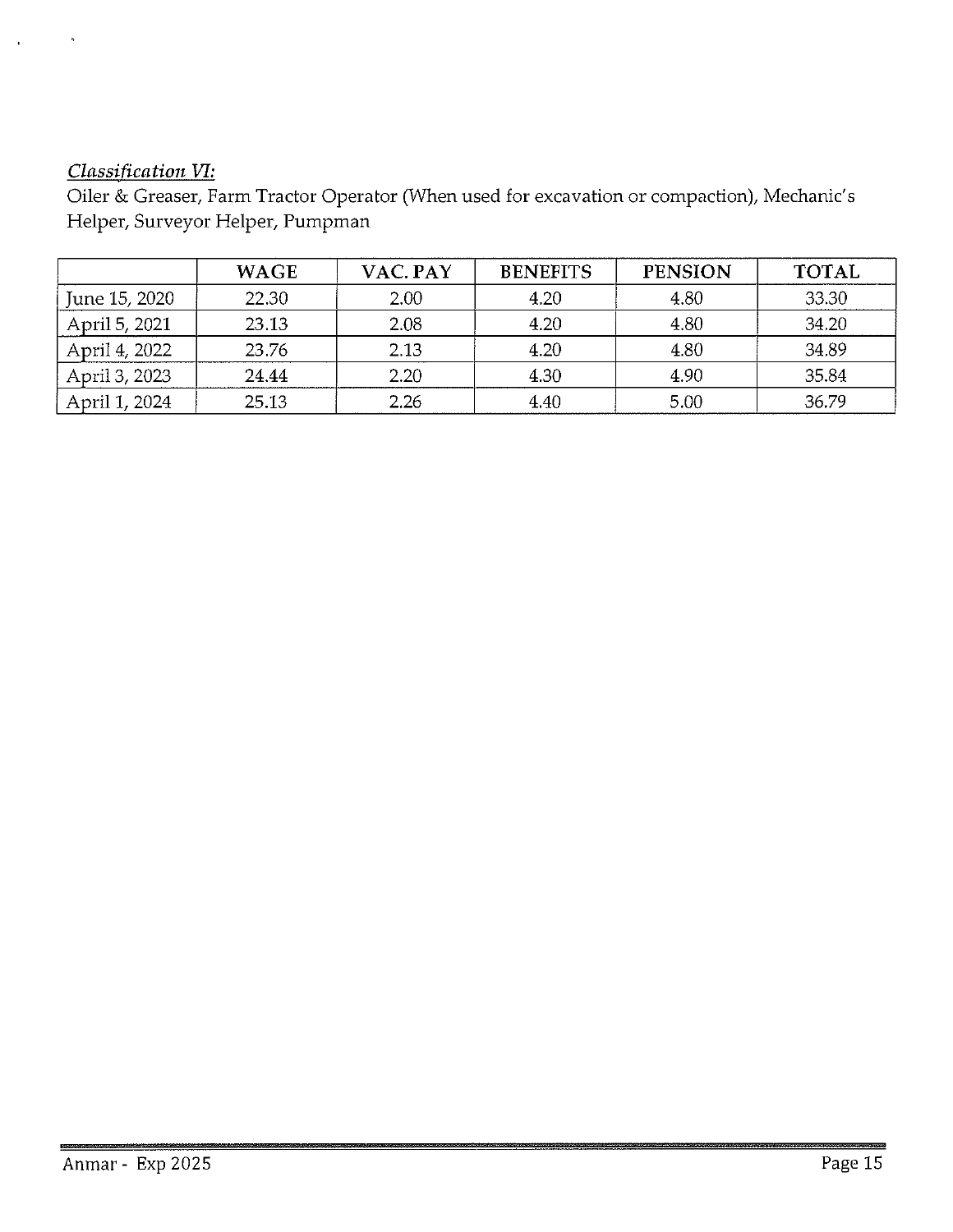## **SCHEDULE** A **ROADBUILDING**

## IT IS HEREBY AGREED TO BY THE PARTIES TO THIS AGREEMENT, THAT THIS SCHEDULE FORMS PART OF THIS AGREEMENT ON ALL ROADBUILDING:

1. The normal work week shall begin on Monday and end of Friday and shall consist of fiftyfive (55) hours. Additional hours will be paid at one and a half  $(1\frac{1}{2})$  times the regular pay.

Overtime at the rate of double the employees currently hourly rate shall be paid to all employees for all work performed on Sundays and on the statutory Holidays listed.

It is agreed to by the parties that on some projects, it may be beneficial to the Employees and the Employer to modify the hours of work. This may be considered and, if mutually agreed to by the parties, instituted on a project by project basis.

- 2. The Company will not discriminate against any employees because of his failure to work on Saturdays.
- 3. It is agreed that where employees are engaged on emergency work, overtime rates shall not apply.
- 4. Shift Premium

For all work on a second and/or third shift, a premium of one dollar (\$1.00) per hour shall be paid, over and above the regular rate of pay.

5. Co-operation

It is agreed that no present employees shall suffer a reduction in his rate of wages, vacation and statutory holiday allowance and Health and Welfare Benefits through the introduction of this Collective Agreement.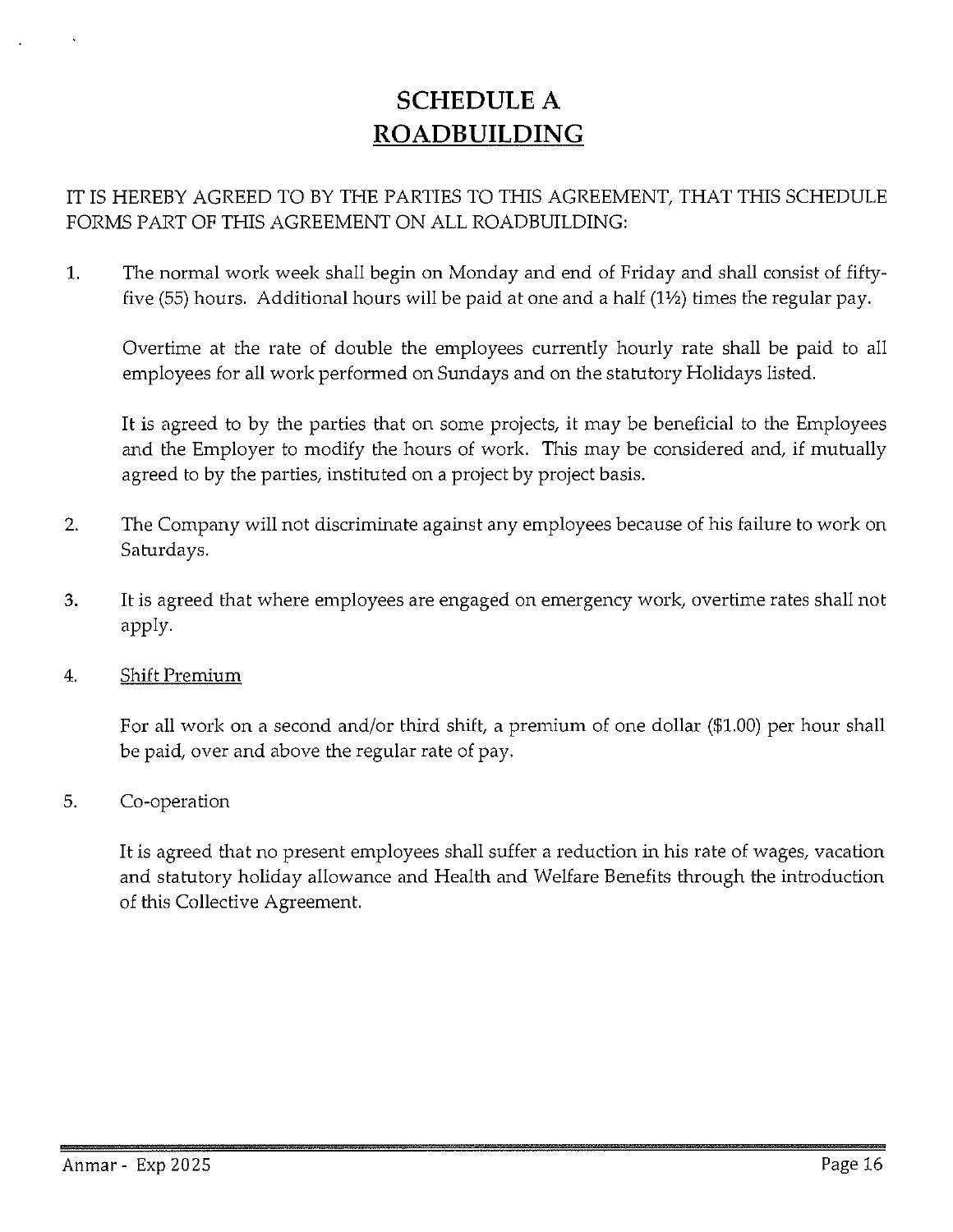## **SCHEDULE B MINIMUM WAGE RATES FOR SEWER AND WATERMAIN WORK**

### *Classification I:*

Gradall Operator, Clam Operator, Crane Operator including Pile Driving, Shovel Operator, Dragline Operator, Backhoe Operator, Heavy Duty Mechanic Licensed, Derricks, Caisson Boring Machines over 25 H.P., Surveyor

|               | <b>WAGE</b> | VAC. PAY | <b>BENEFITS</b> | <b>PENSION</b> | <b>TOTAL</b> |
|---------------|-------------|----------|-----------------|----------------|--------------|
| June 15, 2020 | 28.60       | 2.57     | 4.20            | 4.80           | 40.17        |
| April 5, 2021 | 29.43       | 2.64     | 4.20            | 4.80           | 41.07        |
| April 4, 2022 | 30.06       | 2.70     | 4.20            | 4.80           | 4176         |
| April 3, 2023 | 30.75       | 2.76     | 4.30            | 4.90           | 42.71        |
| April 1, 2024 | 31.44       | 2.82     | 4.40            | 5.00           | 43.66        |

#### *Classification II:*

Welder Class A licensed, Grader Operator Class A, Fine Grade Dozer

|               | <b>WAGE</b> | VAC. PAY | <b>BENEFITS</b> | <b>PENSION</b> | <b>TOTAL</b> |
|---------------|-------------|----------|-----------------|----------------|--------------|
| June 15, 2020 | 27.46       | 2.47     | 4.20            | 4.80           | 38.93        |
| April 5, 2021 | 28.29       | 2.54     | 4.20            | 4.80           | 39.83        |
| April 4, 2022 | 28.92       | 2.60     | 4.20            | 4.80           | 40.52        |
| April 3, 2023 | 29.61       | 2.66     | 4.30            | 4.90           | 41.47        |
| April 1, 2024 | 30.30       | 2.72     | 4.40            | 5.00           | 42.42        |

## *Classification III(A):*

Roller Operator on Asphalt, Washing Plant Operator, Crusher, Asphalt Plant Operator, Asphalt Spreader, Concrete Spreader, Scraper, General Dozer Operator including Sideboom Operator, Crawler, or Rubber Tired Industrial Tractor with attachments, Oil Distributor Operator, Pitman Type Truck over 6 ton, Trenching Machines, Caisson Boring Machines under 25 H.P., Front End Loader  $1\frac{1}{2}$  cu. yd. and over

|               | <b>WAGE</b> | VAC. PAY | <b>BENEFITS</b> | <b>PENSION</b> | <b>TOTAL</b> |
|---------------|-------------|----------|-----------------|----------------|--------------|
| June 15, 2020 | 27.13       | 2.44     | 4.20            | 4.80           | 38.57        |
| April 5, 2021 | 27.96       | 2.51     | 4.20            | 4.80           | 39.47        |
| April 4, 2022 | 28.59       | 2.57     | 4.20            | 4.80           | 40.16        |
| April 3, 2023 | 29.28       | 2.63     | 4.30            | 4.90           | 41.11        |
| April 1, 2024 | 29.97       | 2.69     | 4.40            | 5.00           | 42.06        |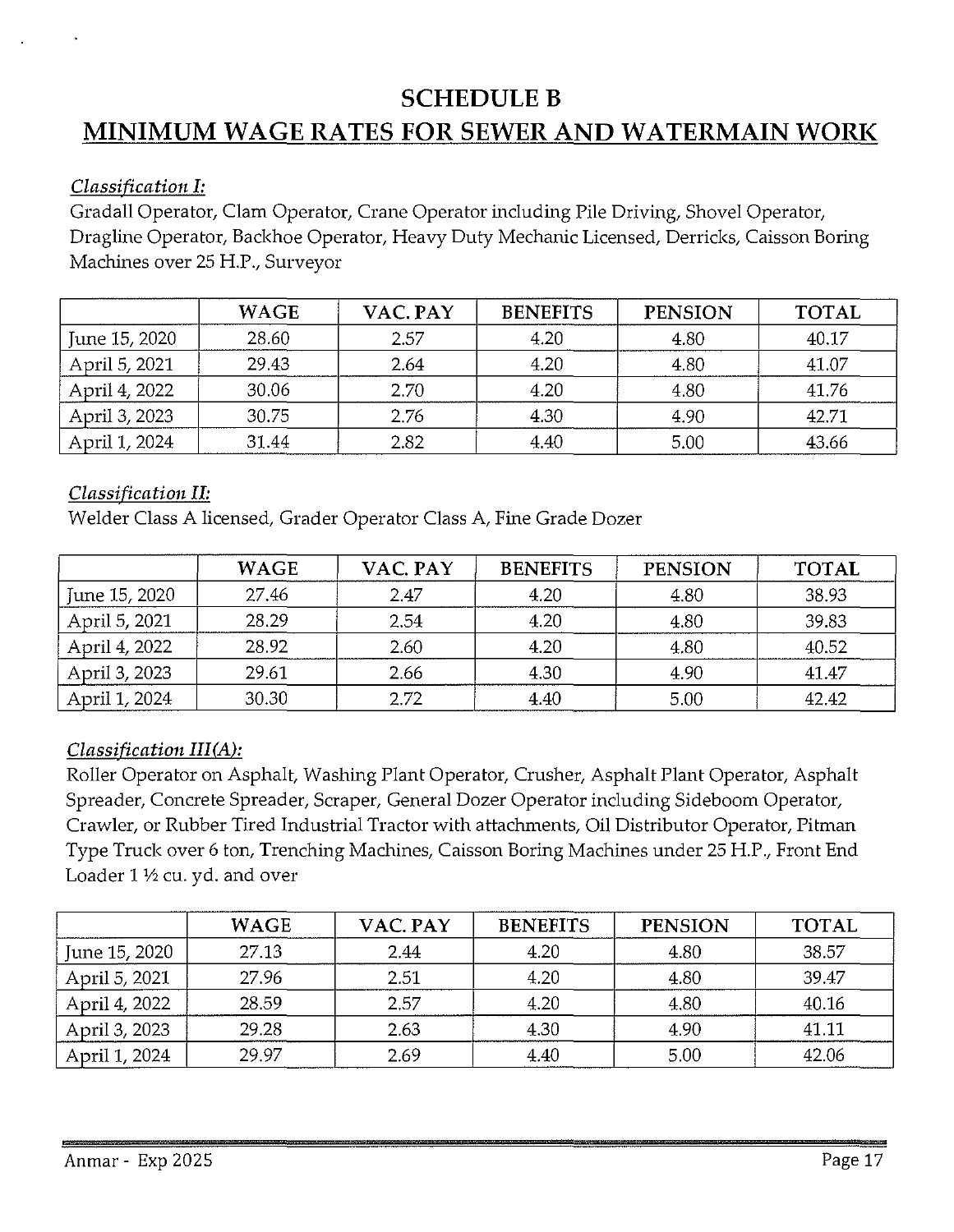## *Classification III(B):*

Float Driver over 25 tons

|               | <b>WAGE</b> | VAC. PAY | <b>BENEFITS</b> | <b>PENSION</b> | <b>TOTAL</b> |
|---------------|-------------|----------|-----------------|----------------|--------------|
| June 15, 2020 | 24.96       | 2.24     | 4.20            | 4.80           | 36.20        |
| April 5, 2021 | 25.78       | 2.32     | 4.20            | 4.80           | 37.10        |
| April 4, 2022 | 26.42       | 2.37     | 4.20            | 4.80           | 27.79        |
| April 3, 2023 | 27.11       | 2.43     | 4.30            | 4.90           | 28.74        |
| April 1, 2024 | 27.79       | 2.50     | 4.40            | 5.00           | 29.69        |

#### *Classification IV:*

Improver Mechanic, Curb Machine Operator, Boiler Fireman, Front End Loader under 1 ½ cu. yd., Grader Operator Class B., Improver Welder, Chip Spreading Machine Operator, Off Highway Type Earth & Rock Vehicle, Zoom Boom

|               | <b>WAGE</b> | VAC. PAY | <b>BENEFITS</b> | <b>PENSION</b> | <b>TOTAL</b> |
|---------------|-------------|----------|-----------------|----------------|--------------|
| June 15, 2020 | 23.96       | 2.15     | 4.20            | 4.80           | 35.11        |
| April 5, 2021 | 24.79       | 2.23     | 4.20            | 4.80           | 36.06        |
| April 4, 2022 | 25.42       | 2.28     | 4.20            | 4.80           | 36.75        |
| April 3, 2023 | 26.11       | 2.34     | 4.30            | 4.90           | 37.70        |
| April 1, 2024 | 26.80       | 2.41     | 4.40            | 5.00           | 38.65        |

## *Classification V:*

Fuel and Lubricant Vehicle, Water Spreader Operator, Float 25 tons and under, Compactor and Roller Operator (on grade) Boom Truck Operator, Auger 8" and over, Pitman Type Truck 6 tons and Under, Skid Steer

|               | <b>WAGE</b> | VAC. PAY | <b>BENEFITS</b> | <b>PENSION</b> | <b>TOTAL</b> |
|---------------|-------------|----------|-----------------|----------------|--------------|
| June 15, 2020 | 22.95       | 2.06     | 4.20            | 4.80           | 34.01        |
| April 5, 2021 | 23.77       | 2.14     | 4.20            | 4.80           | 34.91        |
| April 4, 2022 | 24.41       | 2.19     | 4.20            | 4.80           | 35.60        |
| April 3, 2023 | 25.10       | 2.25     | 4.30            | 4.90           | 36.55        |
| April 1, 2024 | 25.78       | 2.32     | 4.40            | 5.00           | 37.50        |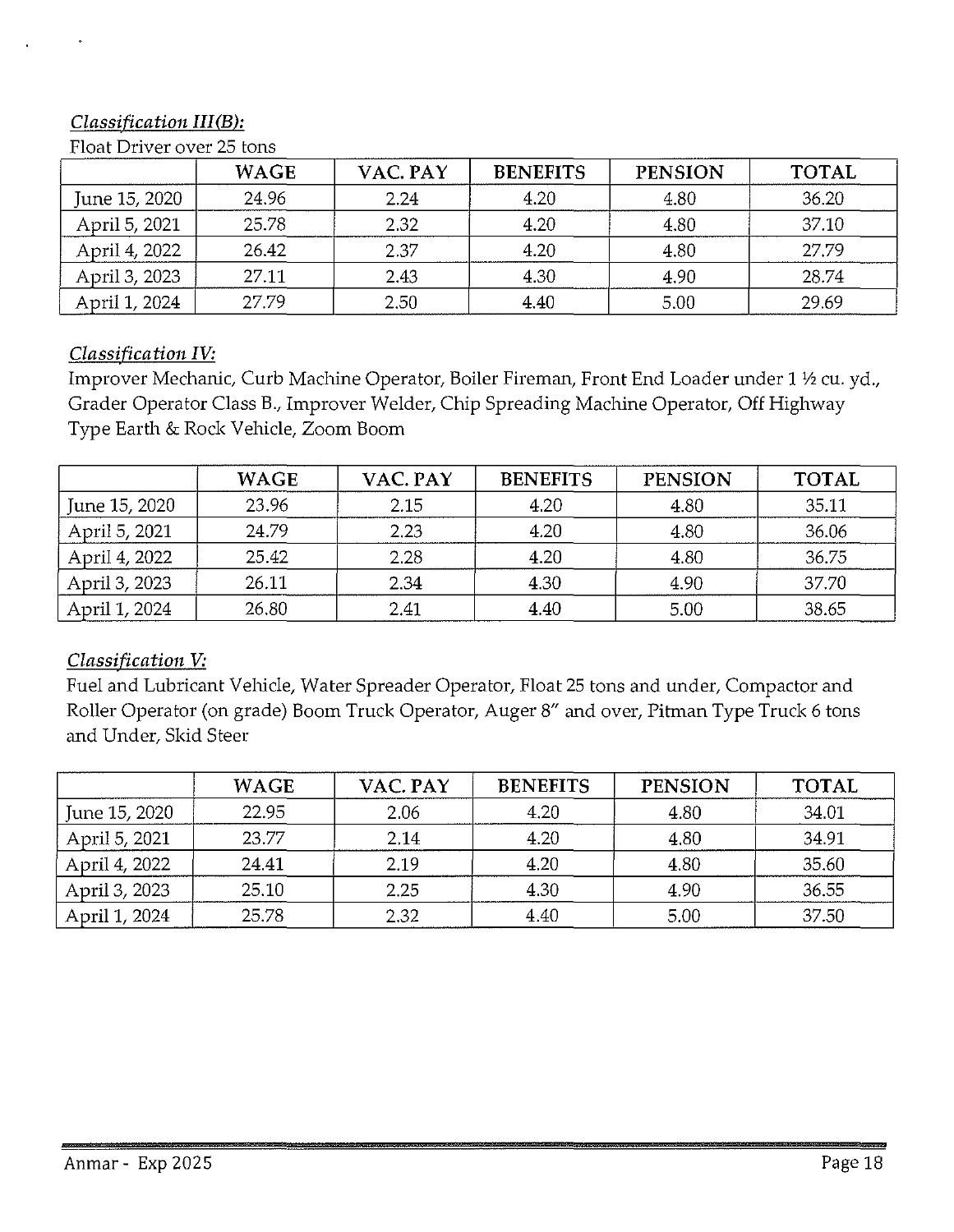## *Classification VI:*

Oiler and Greaser, Farm Tractor Operator (When used for excavation or compaction) Mechanic's Helper, Surveyor Helper, Pumpman

|               | <b>WAGE</b> | VAC. PAY | <b>BENEFITS</b> | <b>PENSION</b> | <b>TOTAL</b> |
|---------------|-------------|----------|-----------------|----------------|--------------|
| June 15, 2020 | 22.30       | 2.00     | 4.20            | 4.80           | 33.30        |
| April 5, 2021 | 23.13       | 2.08     | 4.20            | 4.80           | 34.20        |
| April 4, 2022 | 23.93       | 2.15     | 4.20            | 4.80           | 34.89        |
| April 3, 2023 | 24.62       | 2.21     | 4.30            | 4.90           | 35.84        |
| April 1, 2024 | 25.31       | 2.27     | 4.40            | 5.00           | 36.79        |

燃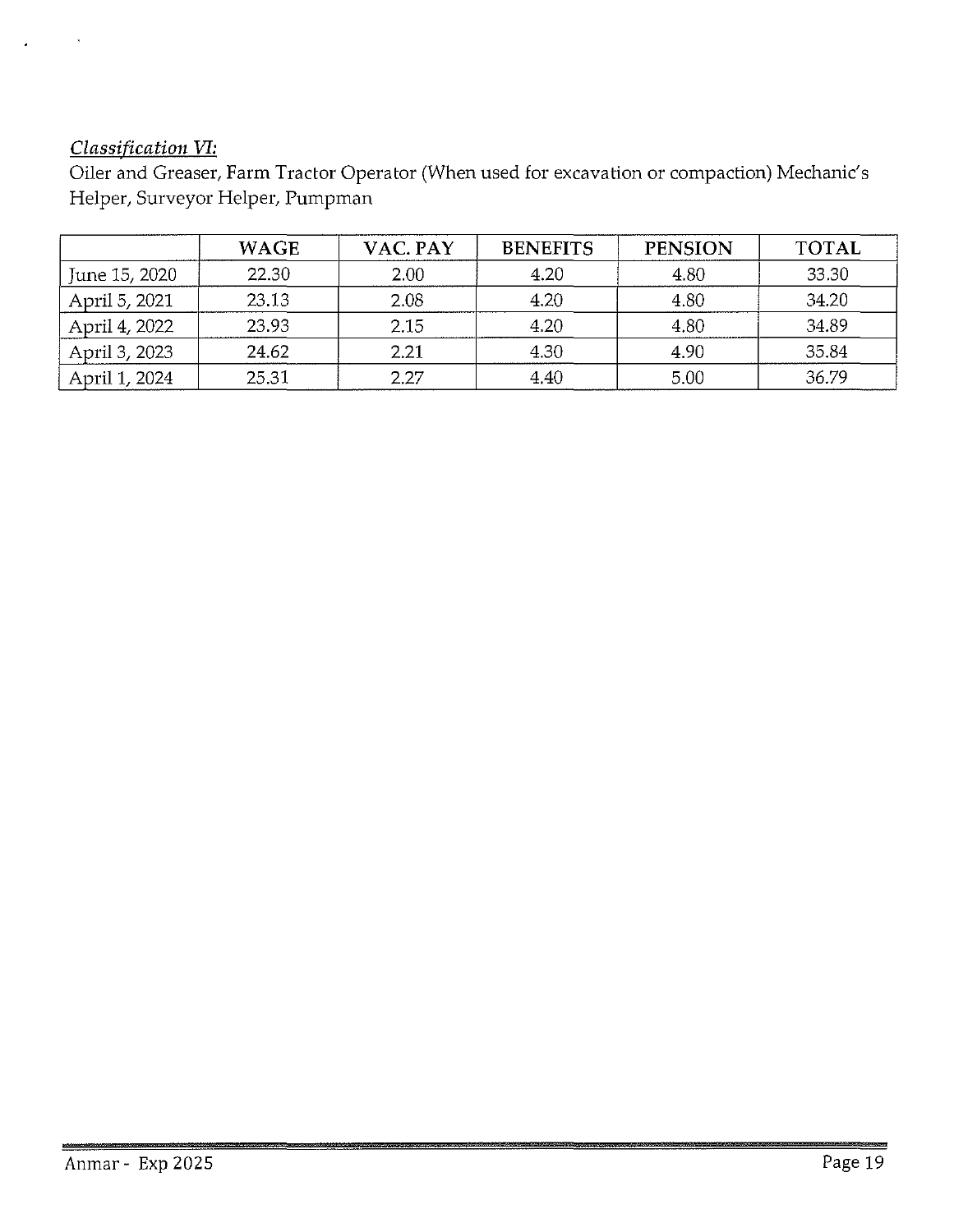## **SCHEDULEB SEWER AND WATERMAIN WAGE RATES, HOURS OF WORK AND OVERTIME, STATUTORY HOLIDAYS AND VACATION PAY**

#### **1. HOURS OF WORK AND OVERTIME**

- (a) Overtime at the rate of time and one half  $(1/2)$  the employee's current hourly rate shall be paid to all employees, other than watchmen, for all work performed in excess of ten (10) hours per day, Monday to Friday inclusive, excluding travelling time to and from the job.
- (b) Overtime at the rate of time and one half  $(1\frac{1}{2})$  the employee's current hourly rate shall be paid to all employees for all work performed on Saturday.
- (c) Overtime at the rate of double (2x) the employee's current hourly rate shall be paid to all employees for all work performed on Sundays and on the Statutory Holidays listed.

It is agreed to by the parties that on some projects, it may be beneficial to the Employees and the Employer to modify the hours of work. This may be considered, and if mutually agreed to by the parties, instituted on a project by project basis.

- (d) Employees will be allowed a one half (1/2) hour unpaid lunch break between 11:30 a.m. and 1:00 p.m. It is understood that no employee shall be required to work more than five (5) consecutive hours without a lunch break.
- (e) Notwithstanding (a) and (b) above, where a tender calling authority required the contractor not to work on Friday afternoon, the hours of work so lost may be made up at straight time. The contractor will notify the Union when this requirement exists, and the parties shall mutually agree on the hours of work for such projects.

#### 2. **SHIFT PREMIUM**

A shift premium of one dollar (\$1.00) per hour will be paid for all work performed on a regular scheduled second shift or third shift. The Company will not discriminate against any employees because of his failure to work on Saturdays.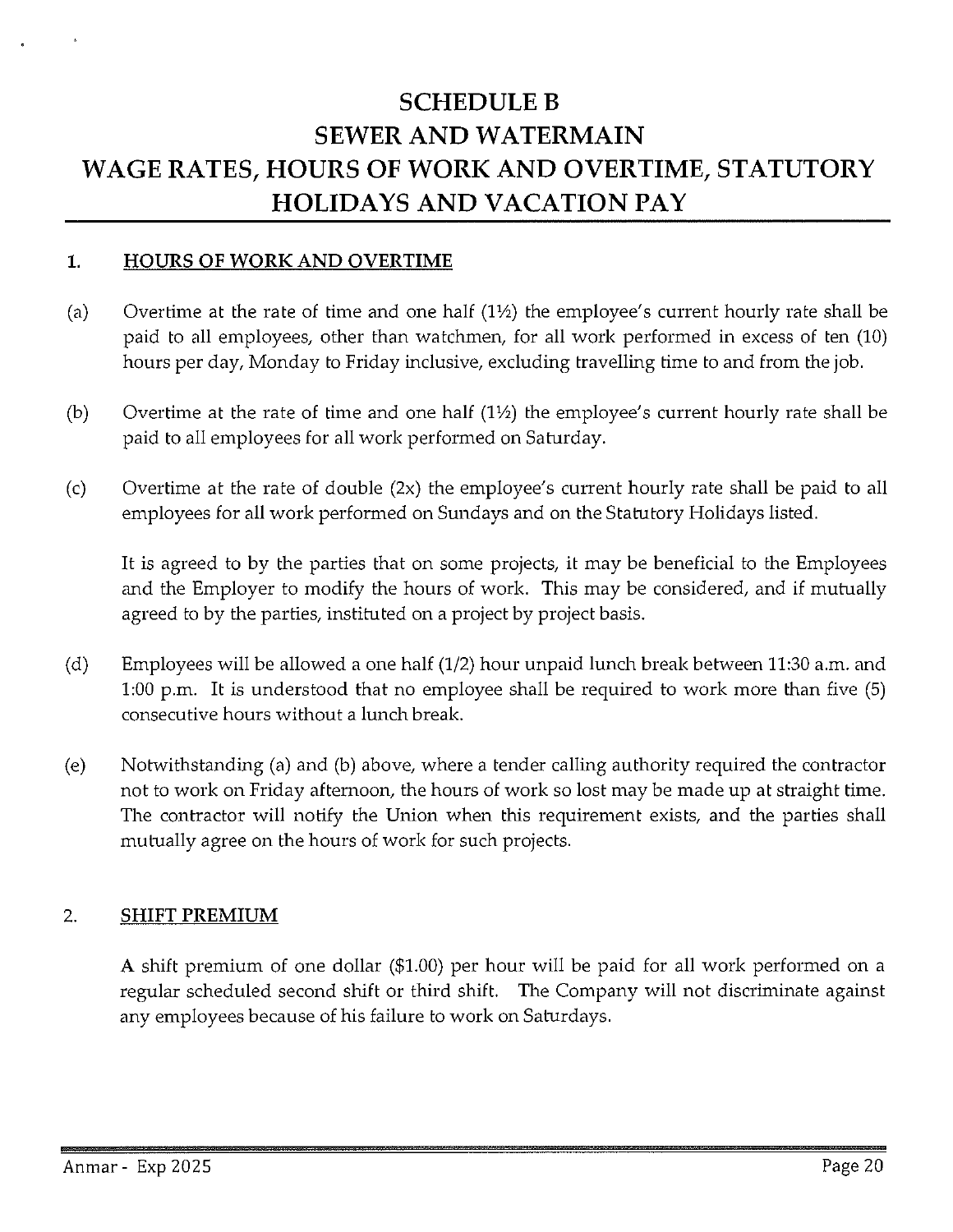## **SCHEDULE "C"**

## 1. **HEALTH PLAN AND PENSION PLAN**

(a) The parties hereto agree that the employee benefit plans shall be jointly trusteed by an equal number of trustees appointed by Employers and alike number of trustees appointed by the Union.

(b) The allocation of the contributions specified under the terms of the Agreement between the IUOE local 793 Members Life and Health Benefit Trust of Ontario and IUOE Local 793 Members Pension Benefit Trust of Ontario shall be as mutually agreed by the Health and Pension Trustees, and shall be distributed by an independent administrator appointed by mutual agreement of the Health and Pension Trustees.

2. (a) These monies shall be remitted in accordance with this Collective Agreement and shall be remitted by the 15<sup>th</sup> day of the month following the month in which the hours have been earned, together with supporting information entered on a Reporting Form as designated by the Trustees and at no time shall the contributions be paid directly to the employees.

(b) In the event an Employer fails to remit the contributions for the Health Plan by the  $15<sup>th</sup>$  day of the month due, the Trustees may charge interest at the rate of two percent (2%) per month for any delinquent contributions 30 days in arrears, provided the Employer has received five (5) days prior written notice to correct such delinquency.

(c) With reasonable cause, the Trustees may request an Employer to submit to them within a stipulated period of time a certified audited statement of payroll contributions to these funds for a period not to exceed the period from the effective date of this Agreement until the date the audit takes place. Such statements shall reply to the questions submitted to the Employer by the Trustees.

(d) If the Employer does not submit the certified audited statement as per the above article, the Trustees may appoint an independent Chartered Accountant to enter upon the Employer's premises during regular business hours to perform an audit of the Employer's records only with respect to the Employer's contributions or deductions to the required Employee Benefit Plan.

(e) Where the Trustees appoint an auditor the cost shall be born by the appropriate plans.

(f) In the event such audit reveals that the Employer has failed to remit contributions in accordance with the provisions of this Agreement, the Employer shall, within five (5) days of receipt of written notice from the Trustees, remit all outstanding contributions along with completed supporting contributions report forms as required by the Plan.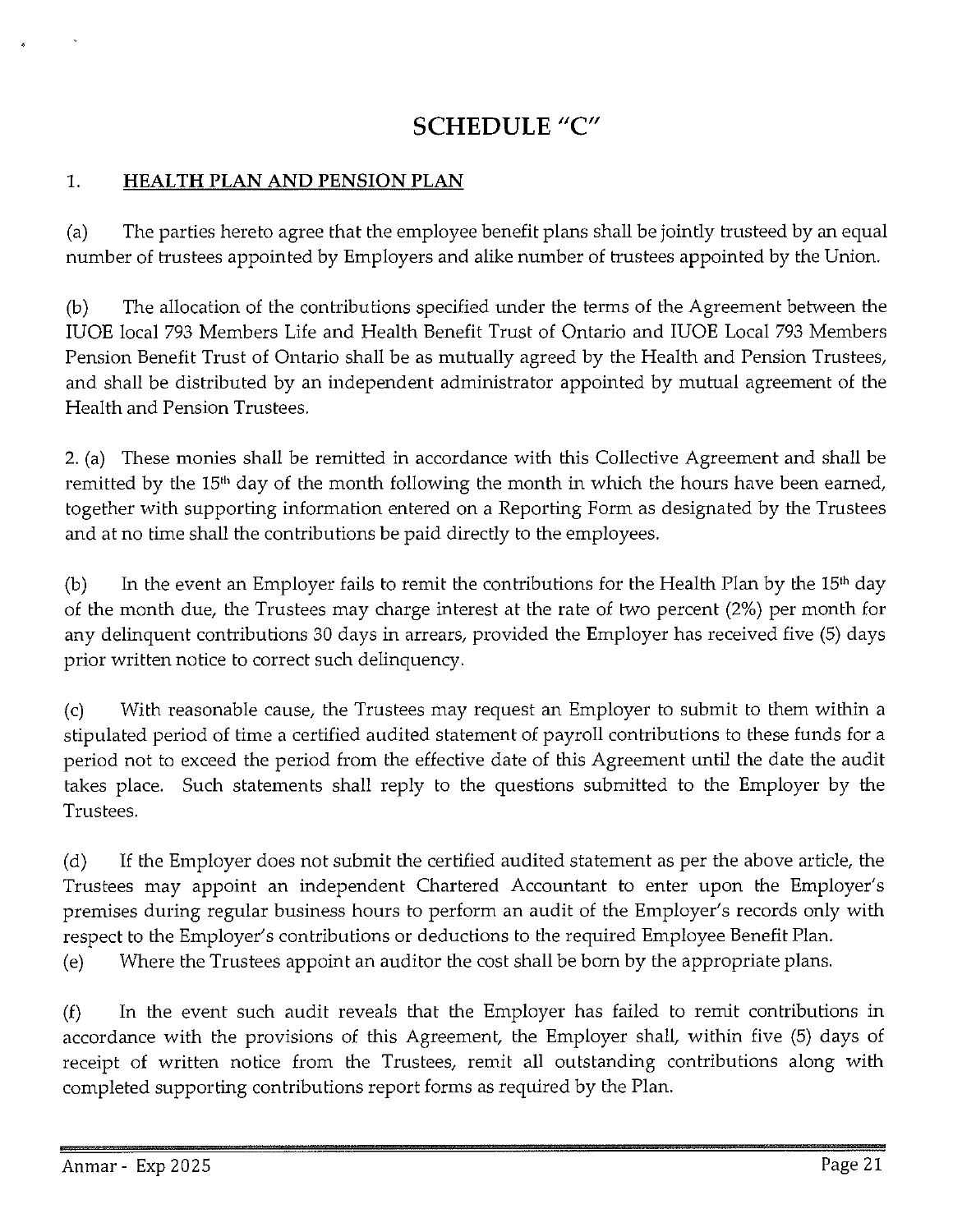(g) When the Employer fails to remit all delinquent contributions the provisions of (b) shall apply and the Union on instructions from the Trustees, shall immediately institute proceedings against the delinquent Employer under Section 124 of the Labour Relations Act of Ontario. All costs of such actions shall be born by the appropriate plan or fund unless otherwise recoverable.

(h) Where the Trustees deem an Employer to be persistently delinquent in the submission of contributions they may require the Employer to post a bond or certified cheque not to exceed \$2,500.00 to be held in trust by the Trustees for a period of time to be determined by the Trustees.

(i) If an Employer does not have any employees in his employ, he shall submit a NIL report in accordance with the provisions of previous clauses.

## **EMPLOYER LABOUR RELATIONS FUND:**

Each Employer bound by this Agreement shall contribute five cents (5¢) per hour for each hour worked by each employee covered in this Agreement as such Employer's contributions to the administrative costs of the applicable Association.

## **IUOE LOCAL** 793 **TRAINING FUND:**

The Union and the Employer agree to maintain and recognize the IUOE Local 793 Training Fund (Training Fund). The Training Fund shall be jointly trusted by an equal number of Trustees appointed by the Employer organizations and the Union.

Apprentices shall be indentured to the Training Fund or an Employer and the Training Fund shall have full authority over the Training, Education and Movement of all Apprentices and the Union shall accept as members of the Union all apprentices who are approved by the Training Fund and indentured to the Training Fund or an Employer.

The Training Fund shall be responsible for the training, education and upgrading for all trainees and Operating Engineers.

Each Employer shall contribute Eighteen cents (18¢) per hour to the Training Fund for each hour earned by each employee in his employ, to be submitted with the Pension and Health Fund payments herein provided, and to be remitted to the Training Fund for the purpose of developing and implementing programs established by the Training Fund. This contribution will increase to \$.23, \$.28, \$.33 and \$.38 in 2021, 2022, 2023 and 2024 respectively.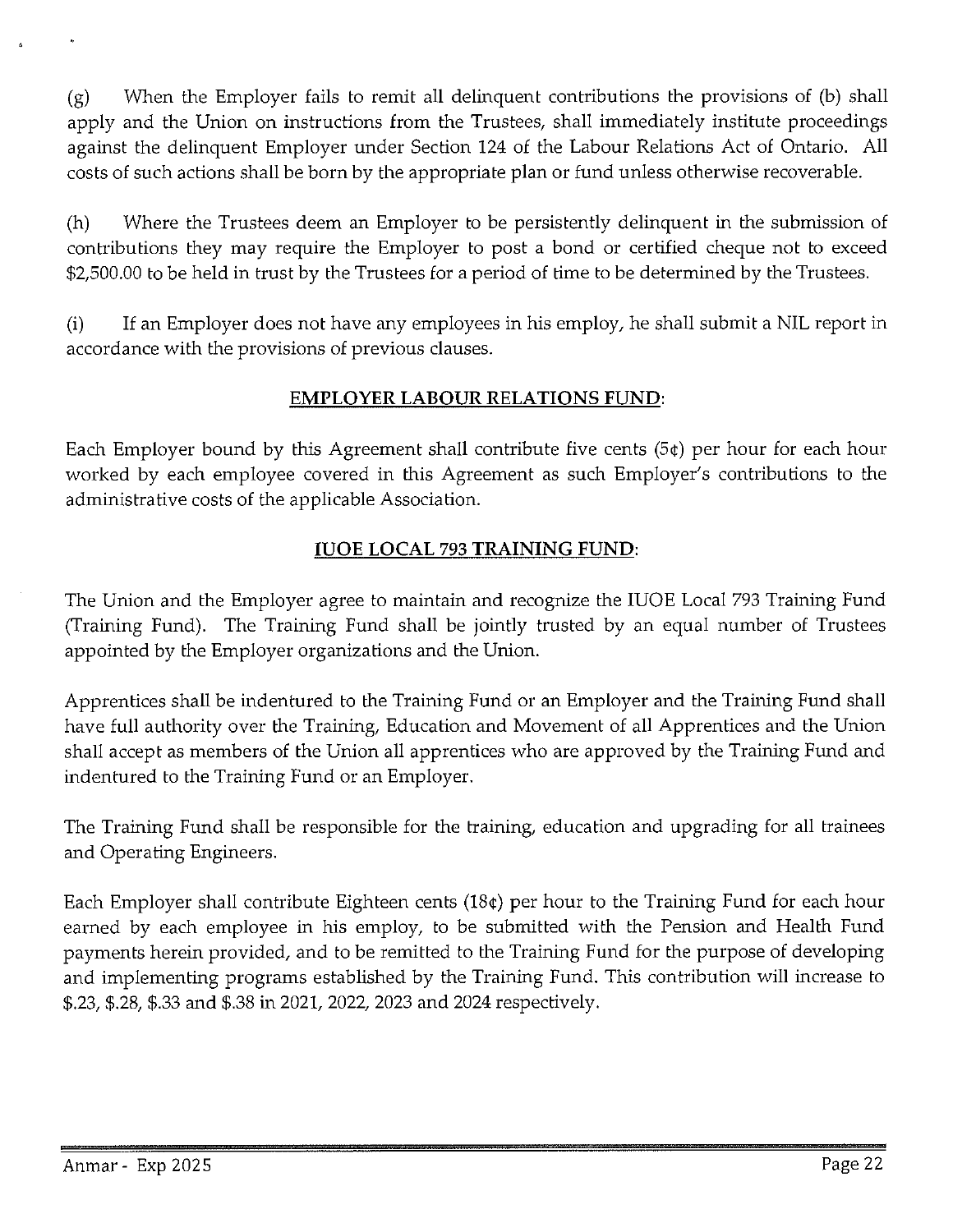## VACATION AND STATUTORY HOLIDAY PAY:

Vacation and Statutory Holiday Pay shall be credited weekly to each employee covered by this Collective Agreement at the rate of 9% of the gross wages earned and income tax will be deducted weekly.

It is understood and agreed that 4% of the gross wages is to be considered Vacation Pay and 5% of the gross wages is to be in lieu of Statutory Holiday Pay.

It is further understood that Vacation Pay and Statutory Holiday pay credits will be paid to employees on termination and on the first pay day of June and December in each year.

It is understood and agreed that the Statutory Holiday and Vacation Pay Credits will not exceed a total of 9% of gross wages.

Vacations may be taken at any time within the calendar year (without loss of position) and every effort shall be made to schedule vacations to benefit both the Employer and the Employee.

#### STATUTORY HOLIDAYS:

All work performed on the following holidays shall be paid for at double (2x) the regular rate of wages:

| New Year's Day | Family Day       | Good Friday   |
|----------------|------------------|---------------|
| Victoria Day   | Canada Day       | Civic Holiday |
| Labour Day     | Thanksgiving Day | Christmas Day |
| Boxing Day     |                  |               |

Should any of the above holidays occur on a Saturday or Sunday, such holiday shall be observed on the Monday and/or Tuesday following unless changed by mutual agreement between the Employer and the Union. No work shall be performed on Labour Day except to save life, limb, or property.

#### DUES, FEES AND ASSESSMENTS:

All dues, fees and assessments so deducted shall be remitted together with Benefit contributions as set out in this Agreement, on or before the  $15<sup>th</sup>$  day of the month, following the month in which such deductions were made. The Employer shall, when making all remittances to the Union, identify employees both by name and Social Insurance Number and indicate the amount deducted from each employee.